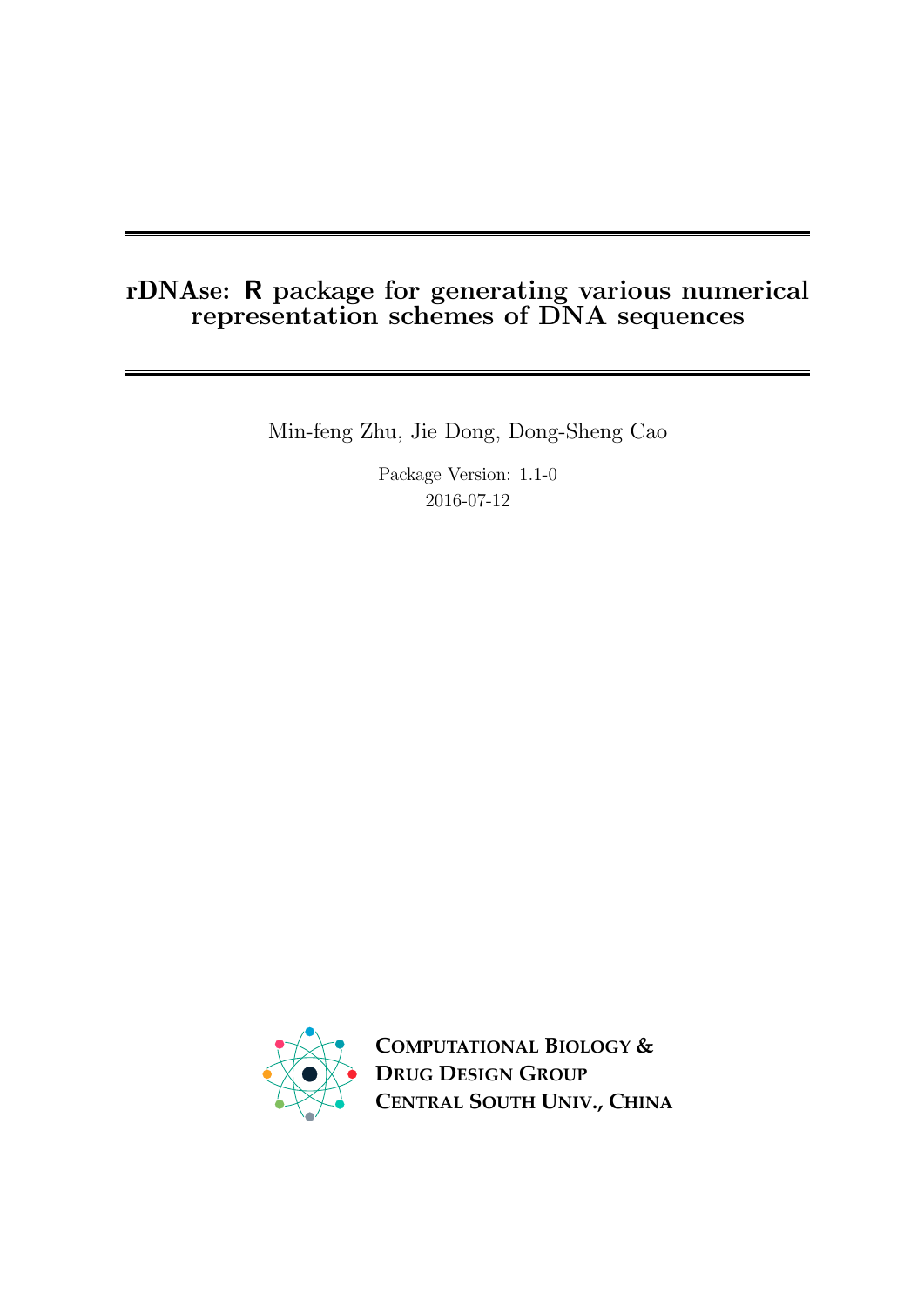# Contents

| 1. The Full Workflow Using rDNAse                            | 1              |
|--------------------------------------------------------------|----------------|
| 2. Package Overview                                          | $\bf{3}$       |
| 3. Commonly Used Descriptors                                 | $5^{\circ}$    |
| 4. Autocorrelation                                           | $\overline{7}$ |
| 5. Pseudo nucleic acid composition                           | 13             |
| 6. Similarity Calculation by Sequence Alignment              | 16             |
| 7. Similarity Calculation by GO Semantic Similarity Measures | 17             |
| 8. Miscellaneous Tools                                       | 18             |
| 9. Summary                                                   | 19             |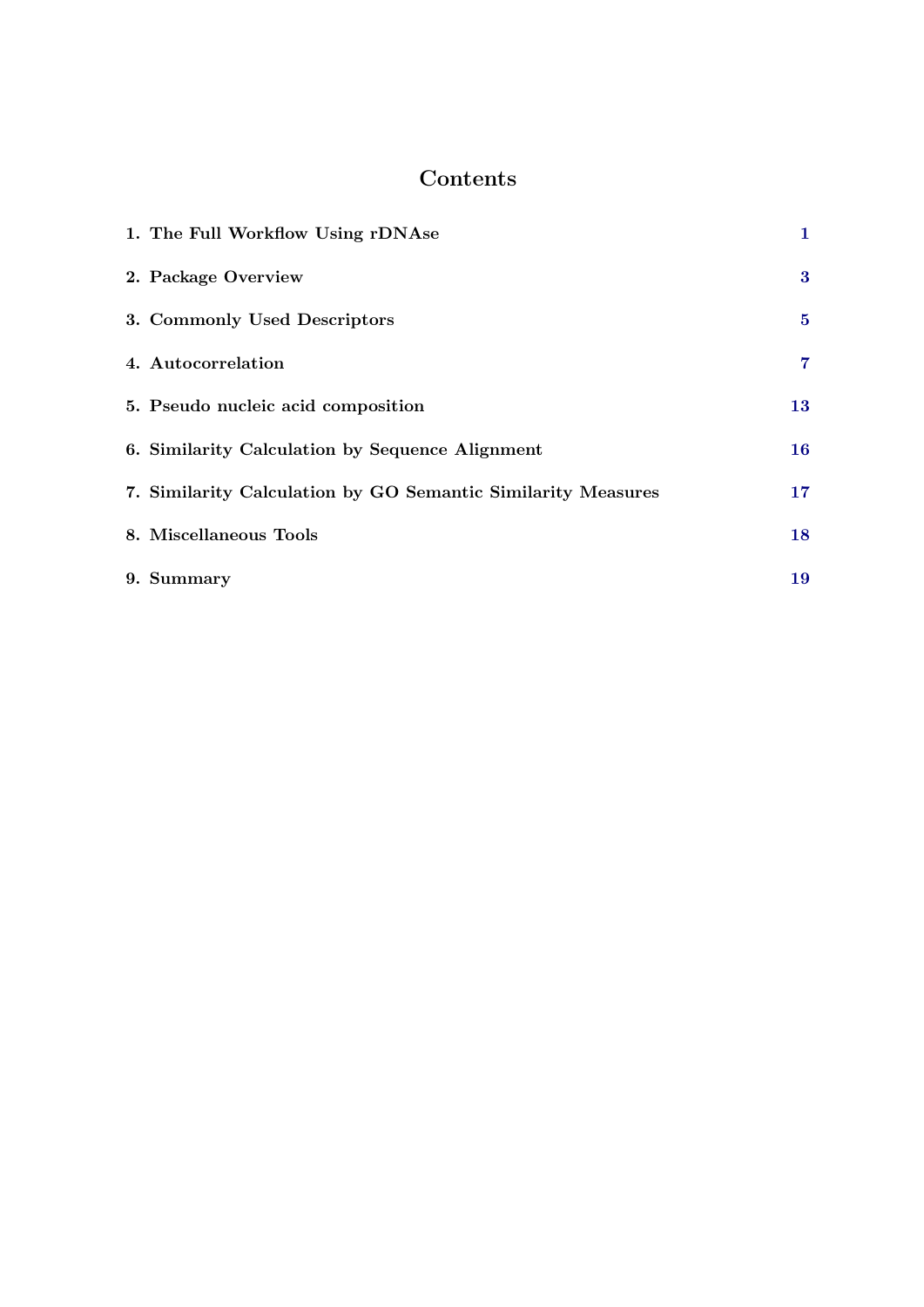#### Abstract

The rDNAse R package can generate various feature vectors for DNA sequences, this R package could: 1) Calculate three nucleic acid composition features describing the local sequence information by means of kmers (subsequences of DNA sequences); 2) Calculate six autocorrelation features describing the level of correlation between two oligonucleotides along a DNA sequence in terms of their specific physicochemical properties; 3) Calculate six pseudo nucleotide composition features, which can be used to represent a DNA sequence with a discrete model or vector yet still keep considerable sequence order information, particularly the global or long-range sequence order information, via the physicochemical properties of its constituent oligonucleotides. There are five modules in the rDNAse package, including basic tools, nucleic acid composition, autocorrelation, pseudo nucleotide composition and similarity calculation. The basic tools module contains several basic functions manipulating DNA data, including reading DNA data from files or list (a data structure in R), checking the validity and get DNA sequences from Genbank by GI ID(s), etc. The three modules nucleic acid composition, autocorrelation, pseudo nucleotide composition respond to the calculation of 11 different features from three feature categories. The nucleic acid composition aims at computing three types of nucleic acid composition, including basic kmer, reverse compliment kmer and increment of diversity; The autocorrelation aims at computing six types of autocorrelation, including dinucleotide-based auto covariance (DAC), dinucleotide-based cross covariance (DCC), dinucleotide-based auto-cross covariance (DACC), trinucleotide-based auto covariance (TAC), trinucleotide-based cross covariance (TCC), and trinucleotide- based autocross covariance (TACC); The pseudo nucleotide composition aims at computing two types of pseudo nucleic acid composition: pseudo dinucleotide composition (PseDNC), pseudo ktuple nucleotide composition (PseKNC). The similarity calculation module contains similarity calculation by sequence alignment and GO semantic similarity measures.

Keywords: DNA sequence, Descriptor, Sequence alignment, Gene Ontology, Sequence features

# 1. The Full Workflow Using rDNAse

<span id="page-2-0"></span>Here we use the DNaseI HSs in the human genome presented in the study of [Noble](#page-23-0) *et al.* [\(2005\)](#page-23-0) to demonstrate the full workflow when using rDNAse.

We select two classes of DNA as our benchmark dataset. 280 validated erythroid HS sequences were treated as the positive sample set, 737 validated erythroid HS sequences were treated as the negative sample set.

First, we load the **rDNAse** package, then read the DNA sequences stored in two separated FASTA files with readFASTA():

require(rDNAse)

```
# load FASTA files
pos_hs = readFASTA(system.file('dnaseq/hs.fasta',
                                   package = 'rDNAse'))
neg_hs = readFASTA(system.file('dnaseq/non-hs.fasta',
                                   package = 'rDNAse'))
```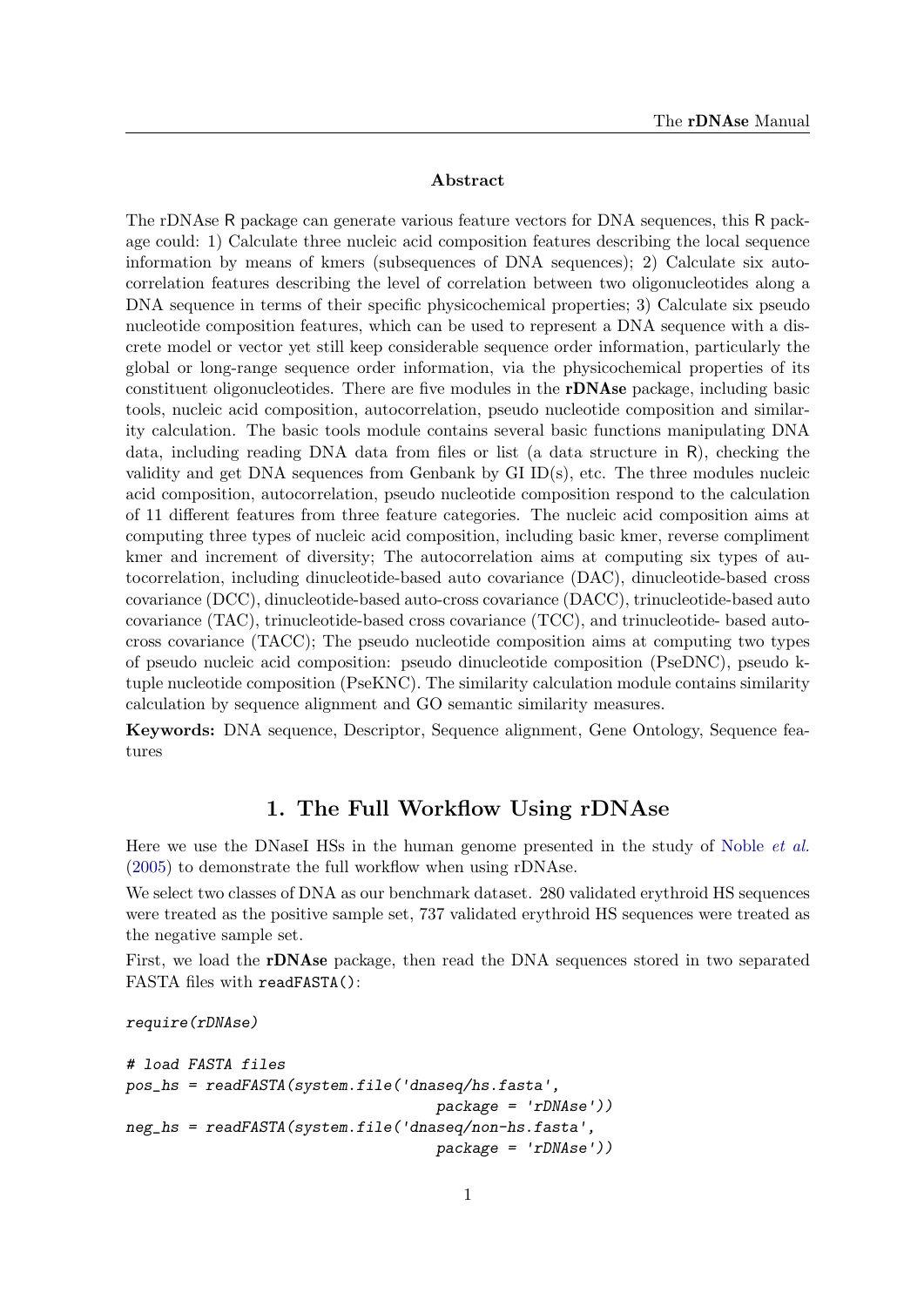length(pos\_hs)

## [1] 280

length(neg\_hs)

## [1] 737

To assure that the DNA sequences only have the dour standard deoxyribonucleic acid types which is required for the descriptor computation, we use the dnacheck() function in rDNAse to do the deoxyribonucleic acid type sanity checking and remove the *non-standard* sequences:

```
pos_hs = pos_hs([sapply(pso_hs, dnacheck))]neg_hs = neg_hs[(sapply(neg_hs, dnacheck))]
length(pos_hs)
## [1] 280
```
length(neg\_hs)

## [1] 737

For the remaining sequences, we calculate the kmer descriptor, i.e., the kmer descriptor [\(Noble](#page-23-0) [et al.](#page-23-0) [2005\)](#page-23-0) and make class labels for classification modeling.

```
# calculate kmer descriptors
x1 = t(sapply(pos_h, kmer))x2 = t(sapply(neg_h, kmer))x = \text{rbind}(x1, x2)# make class labels
labels = as.factor(c(rep(0, length(pos_hs)), rep(1, length(neg_hs))))
```
Next, we will split the data into a 75% training set and a 25% test set.

```
# split training and test set
set.seed(1001)
tr.idx = c(sample(1:nrow(x1), round(nrow(x1) * 0.75)),sample(nrow(x1) + 1:nrow(x2), round(nrow(x2) * 0.75)))te.idx = setdiff(1:nvw(x), tr.idx)x.tr = x[tr.idx, ]x.te = x[te.idx, ]y.tr = labels[tr.idx]y.te = labels[te.idx]
```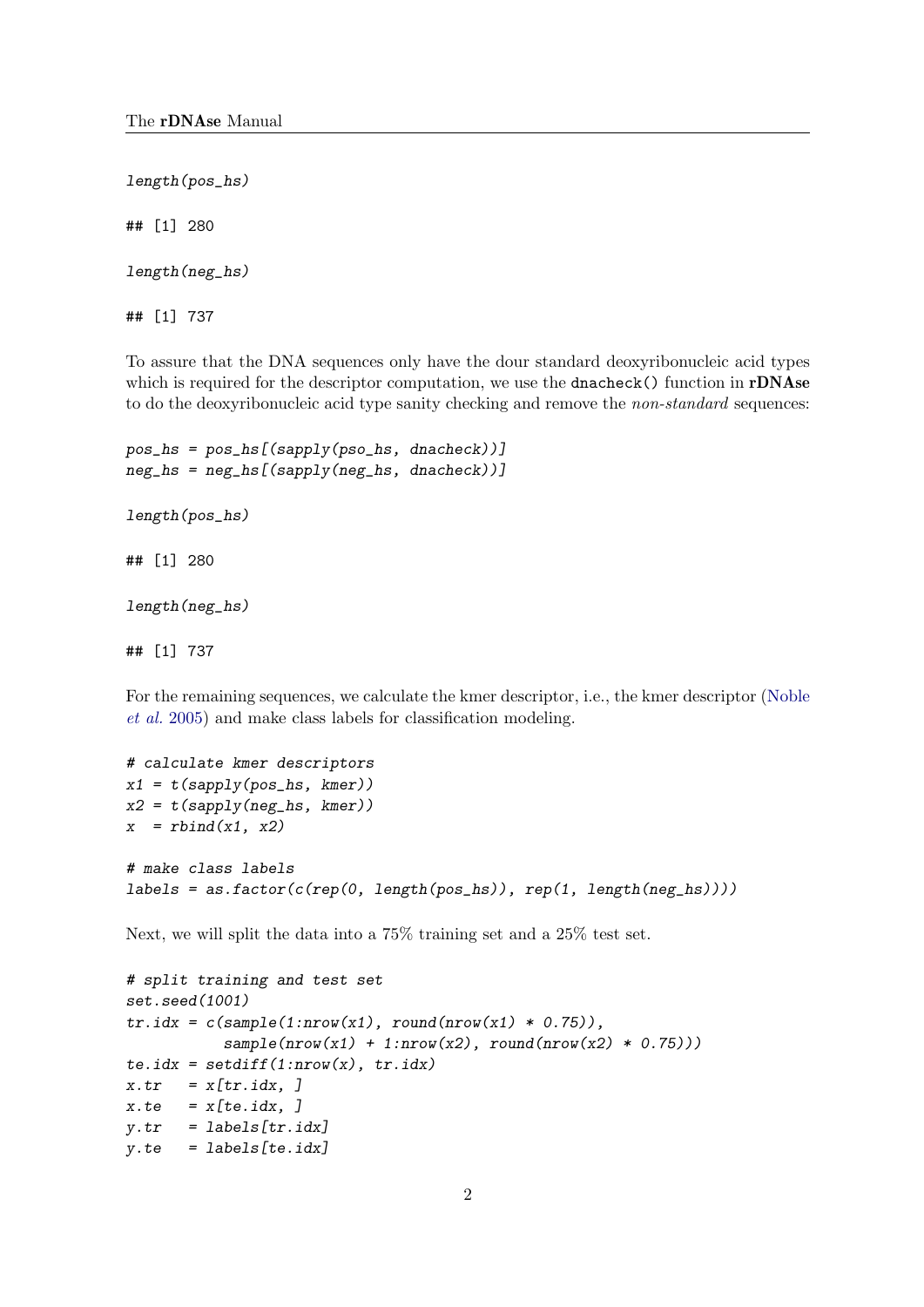We will train a random forest classification model on the training set with 5-fold crossvalidation, using the randomForest package.

```
require(randomForest)
rf.fit = randomForest(x.tr, y.tr, cv.fold = 5)print(rf.fit)
```
The training result is:

```
## Call:
## randomForest(x = x.tr, y = y.tr, cv.fold = 5)
## Type of random forest: classification
## Number of trees: 500
## No. of variables tried at each split: 4
##
## OOB estimate of error rate: 13.89%
## Confusion matrix:
## 0 1 class.error
## 0 138 72 0.34285714
## 1 34 519 0.06148282
```
With the model trained on the training set, we predict on the test set and plot the ROC curve with the **pROC** package, as is shown in figure [1.](#page-5-0)

```
# predict on test set
rf. pred = predict(rf.fit, newdata = x.te, type = 'prob')[, 1]# plot ROC curve
require(pROC)
plot.roc(y.te, rf.pred, col = '#0080ff', grid = TRUE, print.auc = TRUE)
```
The area under the ROC curve (AUC) is:

```
## Call:
## plot.roc.default(x = y.te, predictor = rf.pred, col = "#0080ff",
## grid = TRUE, print.auc = TRUE)
##
## Data: rf.pred in 70 controls (y.te 0) > 184 cases (y.te 1).
## Area under the curve: 0.7799
```
### 2. Package Overview

<span id="page-4-0"></span>The rDNAse package is freely available from the Comprehensive R Archive Network ([http:](http://CRAN.R-project.org/package=rDNAse) [//CRAN.R-project.org/package=rDNAse](http://CRAN.R-project.org/package=rDNAse)). This vignette corresponds to rDNAse version 1.1-0 and was typeset on 2016-07-12.

The rDNAse computes three feature groups composed of 11 different features, including: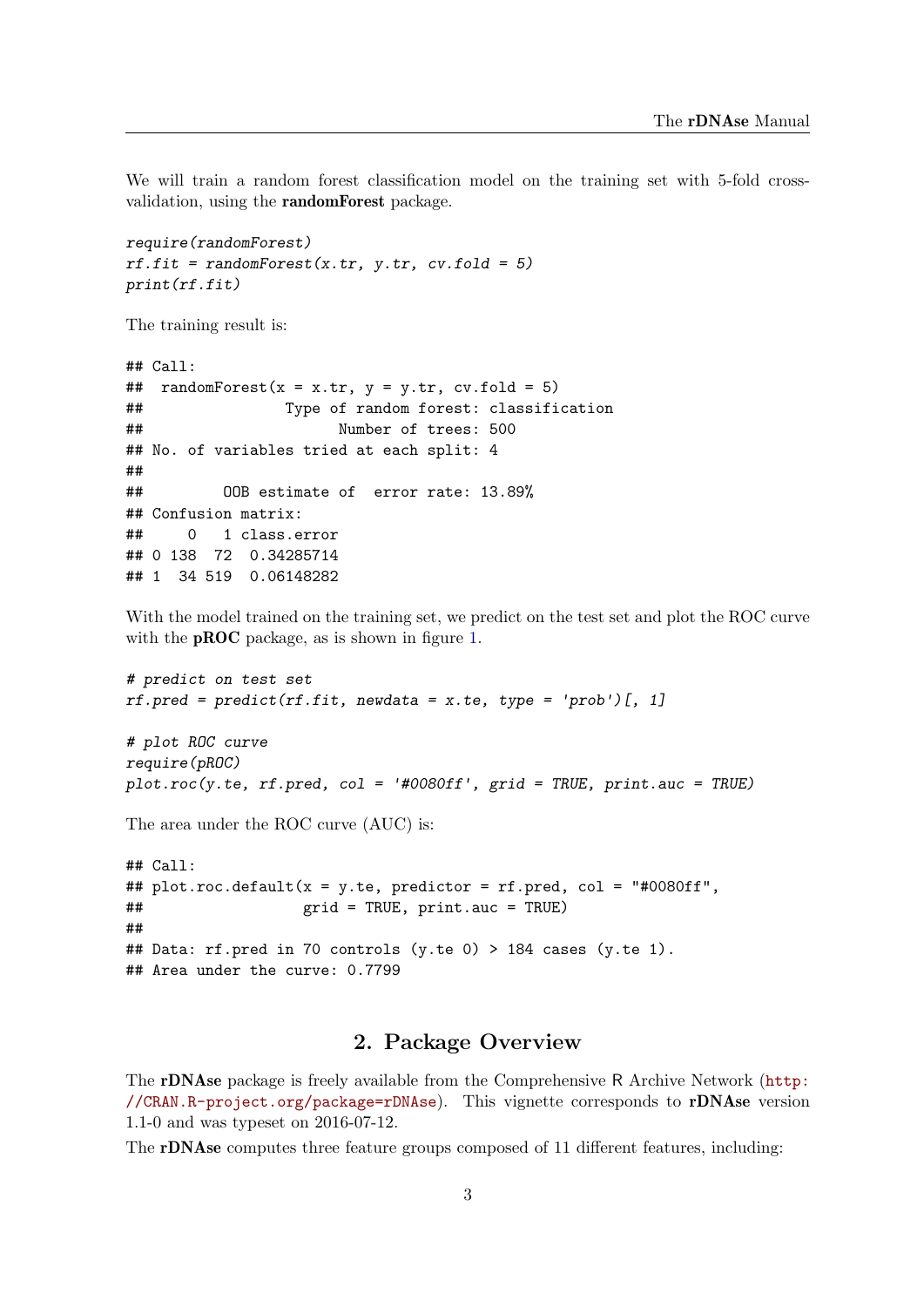

<span id="page-5-0"></span>Figure 1: ROC curve achieved by the predictor based on kmers for predicting DNaseI HSs in the human genome

- Basic function
	- readFASTA() Read DNA sequence data from FASTA files
- Nucleic acid composition
	- kmer() Basic kmer and Reverse compliment kmer
	- make\_idkmer\_vec() Increment of diversity (ID)
- Autocorrelation
	- extrDAC() Dinucleotide-based auto covariance
	- extrDCC() Dinucleotide-based cross covariance
	- extrDACC() Dinucleotide-based auto-cross covariance
	- extrTAC() Trinucleotide-based auto covariance
	- extrTCC() Trinucleotide-based cross covariance
	- extrDACC() Trinucleotide-based auto-cross covariance
- Pseudo nucleotide composition
	- extrPseDNC() Pseudo dinucleotide composition
	- extrPseKNC() Pseudo k-tupler nucleotide composition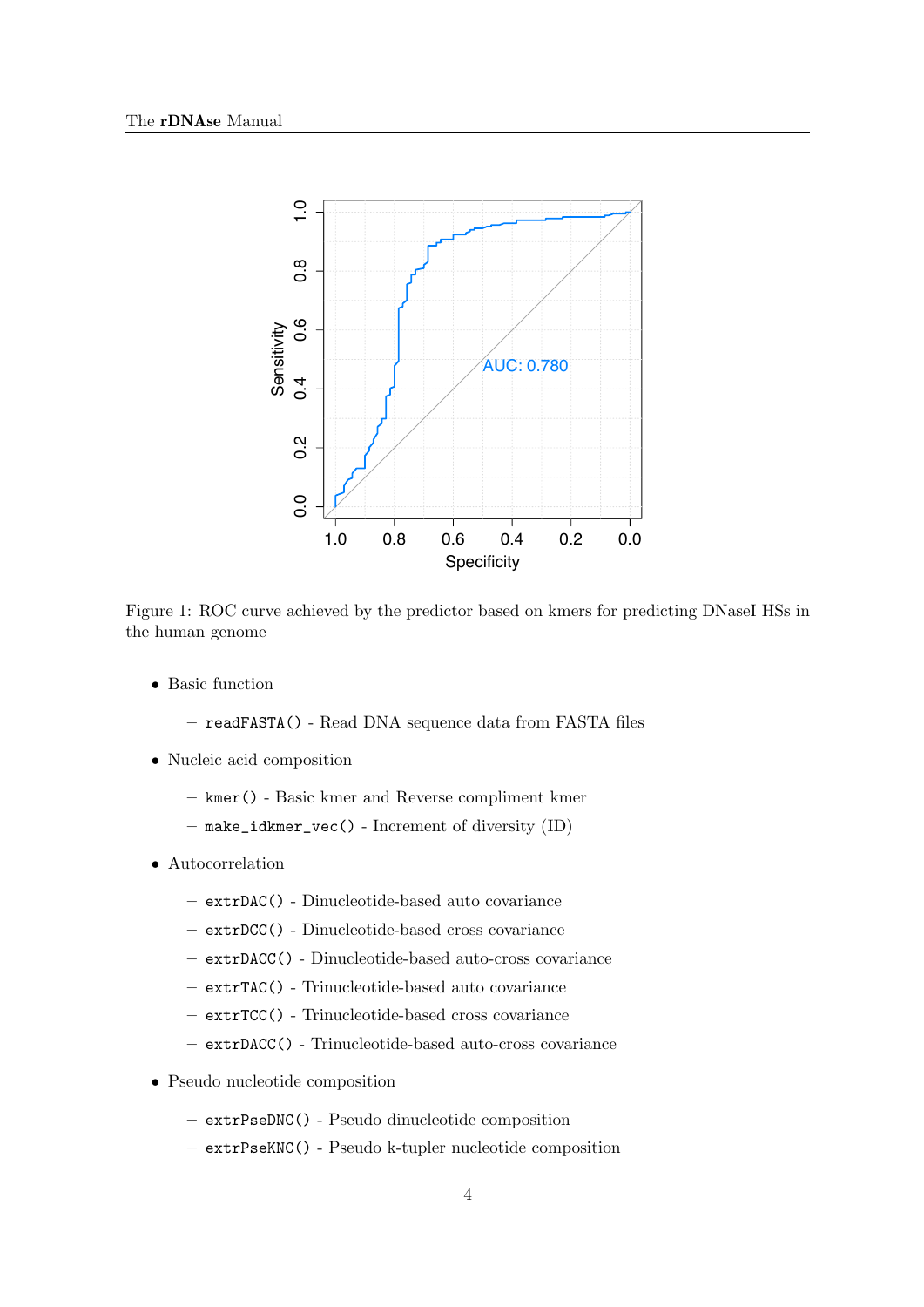The rDNAse package integrates the function of parallelized similarity score computation derived by local or global DNA sequence alignment between a list of DNA sequences, the sequence alignment computation is provided by **Biostrings**, the corresponding functions listed in the rDNAse package include:

• twoSeqSim() - Similarity calculation derived by sequence alignment between two DNA sequences

The rDNAse package also integrates the function of parallelized similarity score computation derived by Gene Ontology (GO) semantic similarity measures between a list of GO terms / Entrez Gene IDs, the GO similarity computation is provided by GOSemSim, the corresponding functions listed in the rDNAse package include:

• twoGOSim() - Similarity calculation derived by GO-terms semantic similarity measures between two GO terms / Entrez Gene IDs

In the next sections, we'll introduce the descriptors and function usage in this order.

### 3. Commonly Used Descriptors

<span id="page-6-0"></span>Disclaimer. Users of the rDNAse package need to intelligently evaluate the underlying details of the descriptors provided, instead of using rDNAse with their data blindly, especially for the descriptor types with more flexibility. It would be wise for the users to use some negative and positive control comparisons where relevant to help guide interpretation of the results.

A DNA or deoxyribonucleic acid sequence with N deoxyribonucleic acid could be generally represented as  $\{R_1, R_2, \ldots, R_n\}$ , where  $R_i$  represents the residue at the *i*-th position in the sequence. The labels  $i$  and  $j$  are used to index deoxyribonucleic acid position in a sequence, and r, s, t are used to represent the Deoxyribonucleic acid type .

A DNA sequence could be divided equally into segments and the methods, described as follows for the global sequence, could be applied to each segment.

#### 3.1. kmer

Basic kmer is the simplest approach to represent the DNAs, in which the DNA sequences are represented as the occurrence frequencies of k neighboring nucleic acids. This approach has been successfully applied to human gene regulatory sequence prediction [\(Noble](#page-23-0) et al. [2005\)](#page-23-0), enhancer identification (Lee [et al.](#page-23-1) [2011\)](#page-23-1), etc.

$$
f(r,s) = \frac{N_{rs}}{N-1} \quad r, s = 1, 2, \dots, 16.
$$

where  $N_{rs}$  is the number of dipeptide represented by deoxyribonucleic acid r and type s. here we use kmer() to compute the descriptors: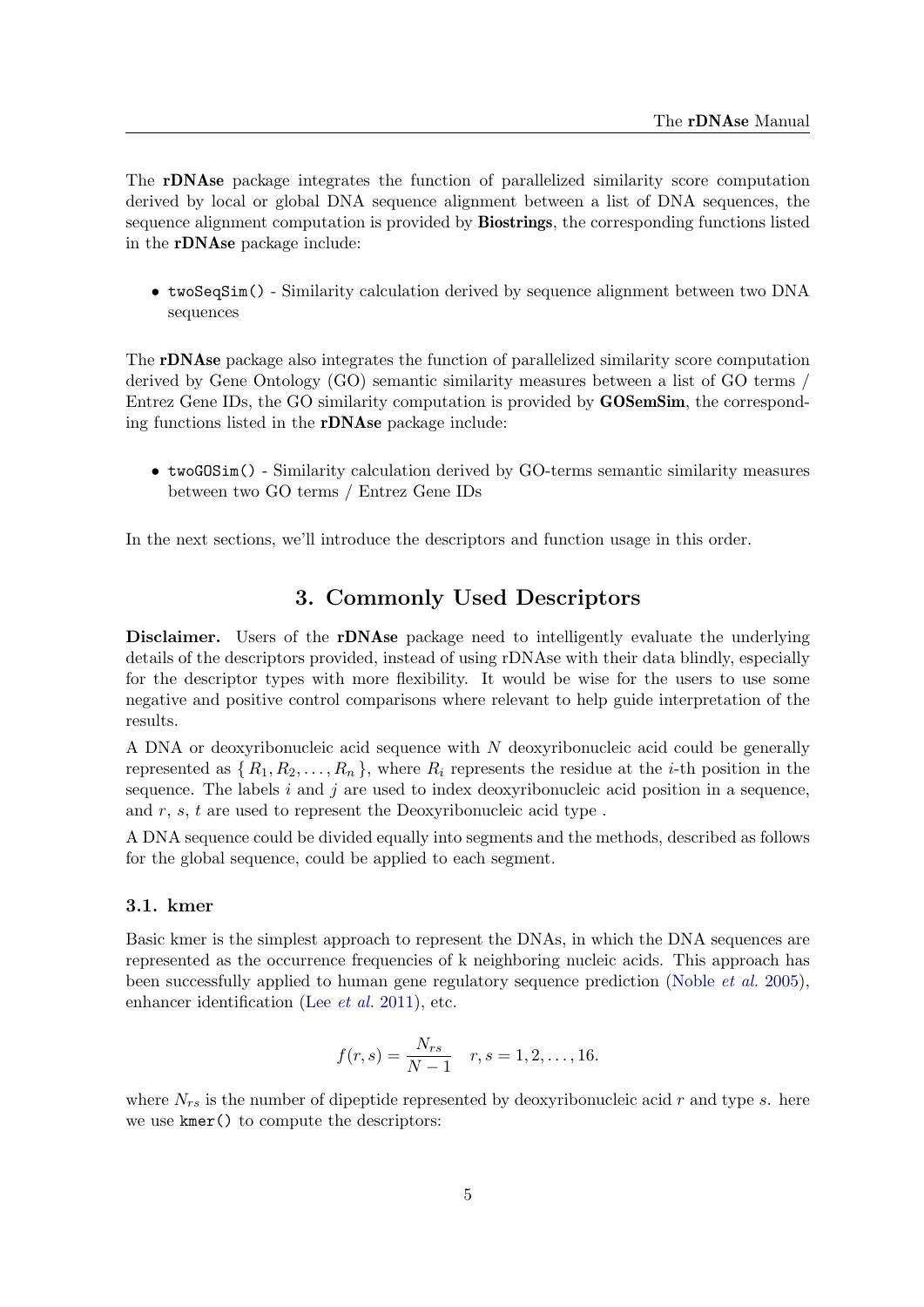require(rDNAse) ## Loading required package: rDNAse x = "AATTCATGCGTCCGGACTTCTGCCTCGAGCCGCCGTACACTGGGCCCTGCAAAGCTC" kmer(x) ## AA AC AG AT CA CC CG CT GA GC GG GT TA TC TG TT ## 3 3 2 2 3 6 5 6 2 7 3 2 1 5 4 2

if reverse is TRUE, we can use kmer() to compute the reverse compliment kmer.The reverse compliment kmer is a variant of the basic kmer, in which the kmers are not expected to be strand-specific, so reverse complements are collapsed into a single feature. For example, if k=2, there are totally 16 basic kmers ('AA', 'AC', 'AG', 'AT', 'CA', 'CC', 'CG', 'CT', 'GA', 'GC', 'GG', 'GT', 'TA', 'TC', 'TG', 'TT'), but by removing the reverse compliment kmers, there are only 10 distinct kmers in the reverse compliment kmer approach ('AA', 'AC', 'AG', 'AT', 'CA', 'CC', 'CG', 'GA', 'GC', 'TA'). For more information of this approach, please refer to [\(Noble](#page-23-0) et al. [2005\)](#page-23-0) [\(Gupta](#page-23-2) et al. [2008\)](#page-23-2).

 $kmer(x, k = 2, reverse = TRUE)$ 

## AA AC AG AT CA CC CG GA GC TA ## 5 5 8 2 7 9 5 7 7 1

#### 3.2. Increment of diversity

The increment of diversity has been successfully applied in the prediction of exonintron splice sites for several model genomes [Zhang and Luo](#page-23-3) [\(2003\)](#page-23-3), transcription start site prediction, and studying the organization of nucleosomes around splice sites [Lu and Luo](#page-23-4) [\(2008\)](#page-23-4). In this method, the sequence features are converted into the increment of diversity (ID), defined by the relation of sequence X with standard source S:

$$
ID = Diversity(X + S) - Diversity(S) - Diversity(X)
$$

Given a sequence X with r feature variables  $(ID_1$  to  $IDr)$ , we obtain an r-dimensional feature vector  $\mathbf{R} = (ID_1, ID_2, \ldots, ID_r)$ . The feature vector  $\mathbf{R}$  is designed by the following considerations. The kmers are responsible for the discrimination between positive samples and negative samples, and therefore they construct the diversity sources. Based on this, 2 kmer-based increments of diversities  $ID_1$  ( $ID_2$ ) between sequence X and the standard source in positive (negative) training set can be easily introduced as the feature vectors. 9 For more information of this approach, please refer to [\(Chen](#page-23-5) *[et al.](#page-23-6)* [2010\)](#page-23-5) and (Liu *et al.* [2012\)](#page-23-6).

```
pos = readFASTA(system.file('dnaseq/hs.fasta', package = 'rDNAse'))
neg = readFASTA(system.file('dnaseq/non-hs.fasta', package = 'rDNAse'))
make_idkmer\_vec(k = 6, x, pos, neg)
```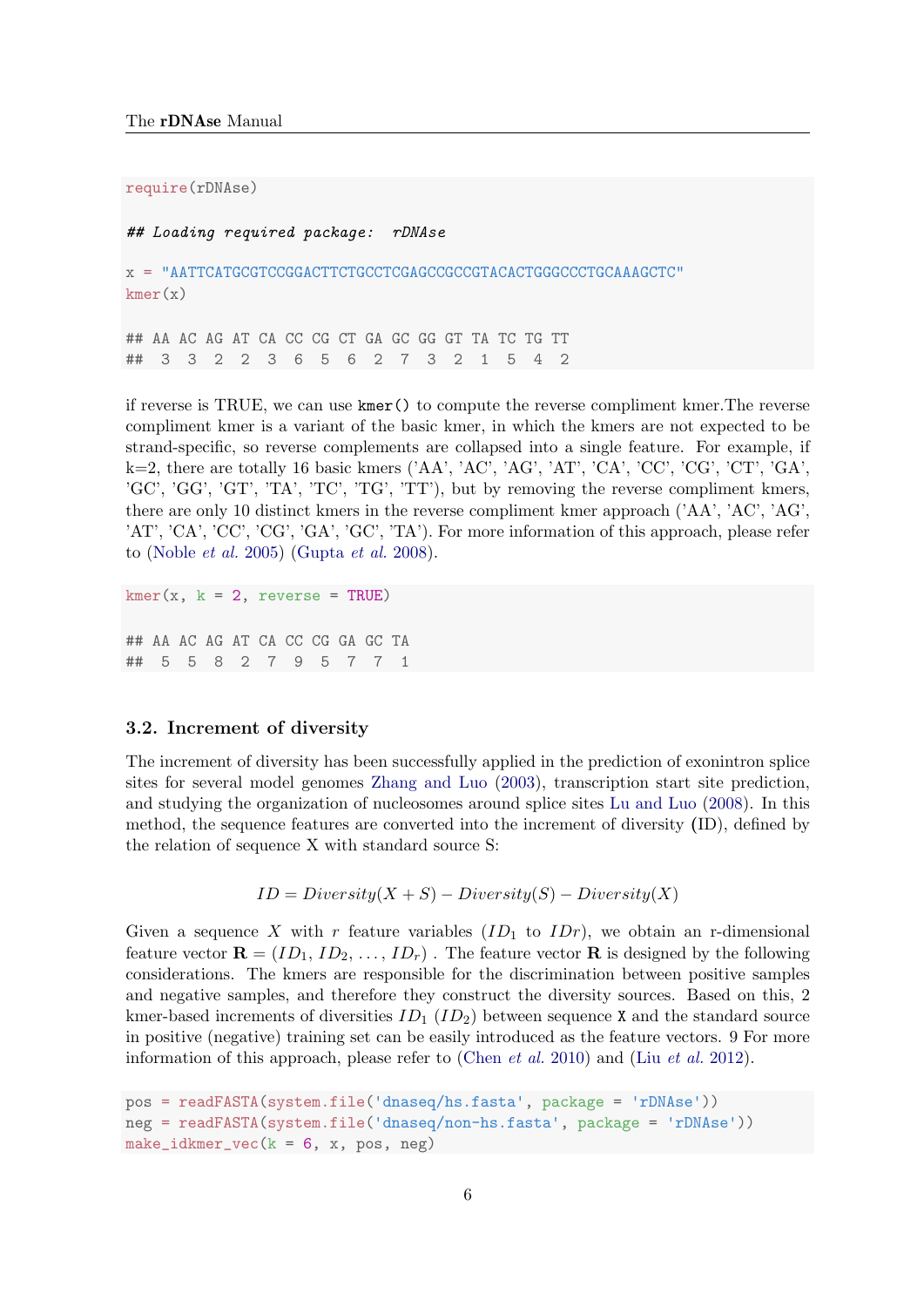## [[1]] ## [1] 1.510142 3.801528 -194.195500 -194.304161 -277.470938 ## [6] -277.745802 -304.936679 -304.734915 -303.579784 -303.579784 ## [11] -296.422865 -296.422865

### 4. Autocorrelation

<span id="page-8-0"></span>Autocorrelation, as one of the multivariate modeling tools, can transform the DNA sequences of different lengths into fixed-length vectors by measuring the correlation between any two properties. Autocorrelation results in two kinds of variables: autocorrelation AC between the same property, and cross-covariance CC between two different properties. Module ac (ac is the abbreviation of autocorrelation) in rDNAse allows the users to generate various kinds of autocorrelation feature vectors for given DNA sequences or FASTA files by selecting different methods and parameters. This module aims at computing six types of autocorrelation, including dinucleotide-based auto covariance DAC, dinucleotide-based cross covariance DCC, dinucleotide-based auto-cross covariance DACC, trinucleotide-based auto covariance TAC, trinucleotide-based cross covariance TCC, and trinucleotide-based auto-cross covariance TACC. Let's introduce them one by one.

#### 4.1. Dinucleotide-based auto covariance

Suppose a DNA sequence  $\bf{D}$  with  $\bf{L}$  nucleic acid residues; i.e.

#### $D = R_1 R_2 R_3 R_4 R_5 R_6 R_7 \ldots R_L$

where  $R_1$  represents the nucleic acid residue at the sequence position 1,  $R_2$  the nucleic acid residue at position 2 and so forth. The DAC measures the correlation of the same physicochemical index between two dinucleotide separated by a distance of lag along the sequence, which can be calculated as:

$$
DAC(u, lag) = \sum_{i=1}^{L-lag-1} \frac{(P_u(R_iR_{i+1}) - \bar{P}_u)(P_u(R_{i+lag}R_{i+lag+1}) - \bar{P}_u)}{L-lag-1}
$$

where u is a physicochemical index, L is the length of the DNA sequence,  $P_u(R_iR_{i+1})$  means the numerical value of the physicochemical index u for the dinucleotide  $R_iR_{i+1}$  at position  $i, P_u$  sequence: is the average value for physicochemical index u along the whole sequence:

$$
\bar{P_u} = \sum_{j=1}^{L-1} \frac{P_u(R_j R_{j+1})}{L-1}
$$

In such a way, the length of DAC feature vector is  $N \ast$  LAG, where N is the number of physicochemical indices and LAG is the maximum of lag (lag  $= 1, 2, \ldots,$  LAG). This DAC approach is similar as the approach used for DNA fold recognition [\(Dong](#page-23-7) et al. [2009\)](#page-23-7).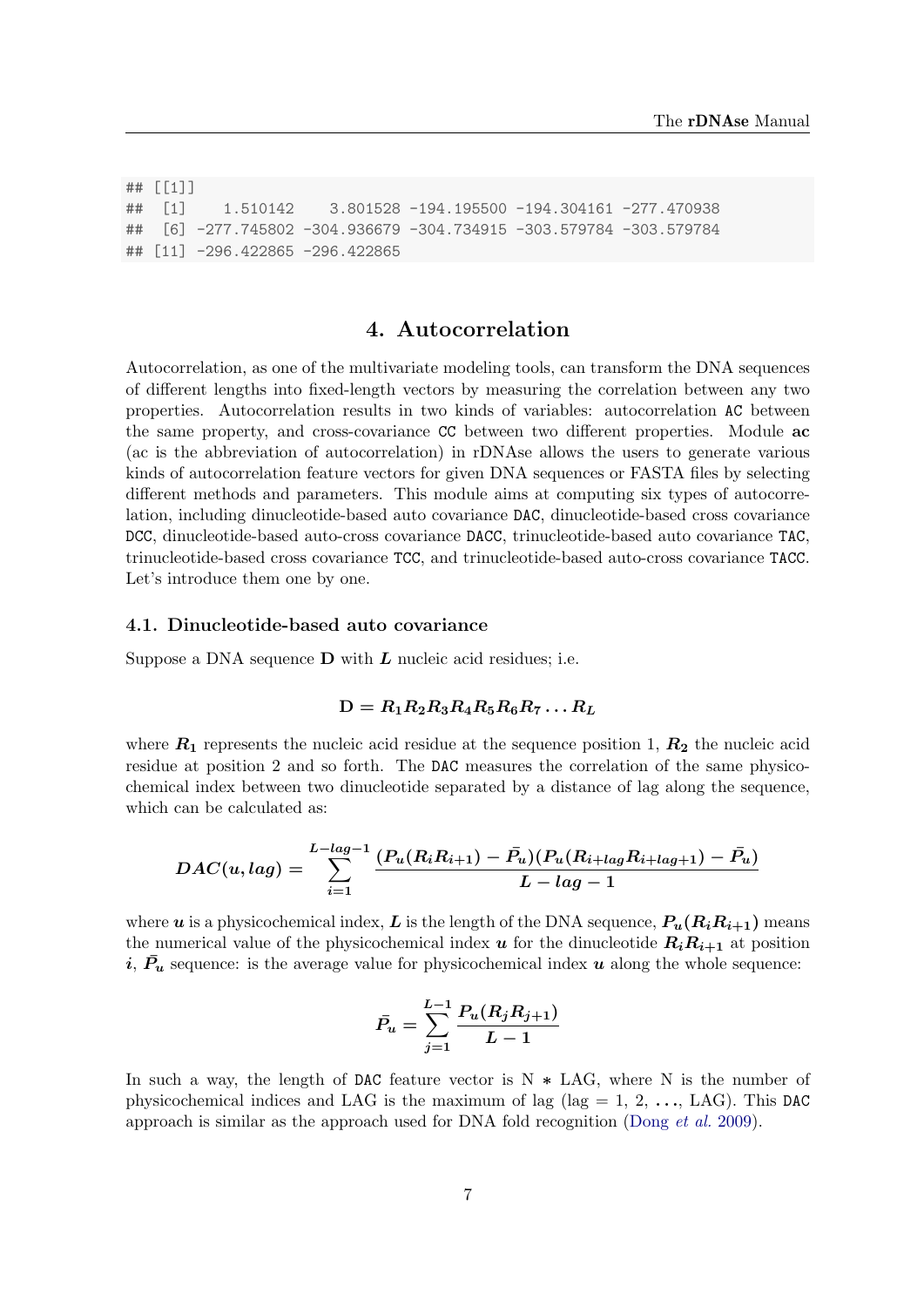extrDAC(x)

```
## Twist.lag1 Twist.lag2 Tilt.lag1 Tilt.lag2
## -0.305 0.167 -0.181 0.157
phyche_index = data.frame(cust1 = c(2.26, 3.03, 2.03, 3.83, 1.78, 1.65, 2.00,2.03, 1.93, 2.61, 1.65, 3.03, 1.20, 1.93, 1.78, 2.26), cust2 = c(7.65, 8.93,
7.08, 9.07, 6.38, 8.04, 6.23, 7.08, 8.56, 9.53, 8.04, 8.93, 6.23, 8.56, 6.38,
7.65))
customprops = t(phyche_index)colnames(customprops) = make_kmer_index(2, alphabet = "ACGT")
extrDAC(x, normalization = TRUE, customprops = customprops)## Twist.lag1 Twist.lag2 Tilt.lag1 Tilt.lag2 cust1.lag1 cust1.lag2
## -0.305 0.167 -0.181 0.157 -0.195 0.082
## cust2.lag1 cust2.lag2
## -0.521 0.157
```
#### 4.2. Dinucleotide-based cross covariance

Given a DNA sequence D, the DCC approach measures the correlation of two different physicochemical indices between two dinucleotides separated by lag nucleic acids along the sequence, which can be calculated by:

$$
DCC(u_1, u_2, lag) = \sum_{i=1}^{L-lag-1} \frac{(P_{u_1}(R_iR_{i+1}) - \bar{P}_{u_1})(P_{u_2}(R_{i+lag}R_{i+lag+1}) - \bar{P}_{u_2})}{L-lag-1}
$$

where  $u_1, u_2$  are two different physicochemical indices, L is the length of the DNA sequence,  $P_{u_1}(R_iR_{i+1})(P_{u_2}(R_iR_{i+1}))$  is the numerical value of the physicochemical index  $u_1(u_2)$ for the dinucleotide at position  $i, P_{u_1}(P_{u_2})$  is the average value for physicochemical index value  $u_1, u_2$  along the whole sequence:

In such a way, the length of the DCC feature vector is N∗(N-1)∗LAG, where N is the number of physicochemical indices and LAG is the maximum of lag (lag=1, 2,  $\dots$ , LAG).

This DCC approach is similar as the approach used for DNA fold recognition [\(Dong](#page-23-7) *et al.*) [2009\)](#page-23-7).

```
extrDCC(x)
```

```
## Twist.Tilt.lag.1 Twist.Tilt.lag.2 Tilt.Twist.lag.1 Tilt.Twist.lag.2
## -0.281 0.144 -0.287 0.206
phyche_index = data.frame(cust1 = c(2.26, 3.03, 2.03, 3.83, 1.78, 1.65, 2.00,2.03, 1.93, 2.61, 1.65, 3.03, 1.20, 1.93, 1.78, 2.26), cust2 = c(7.65, 8.93,
```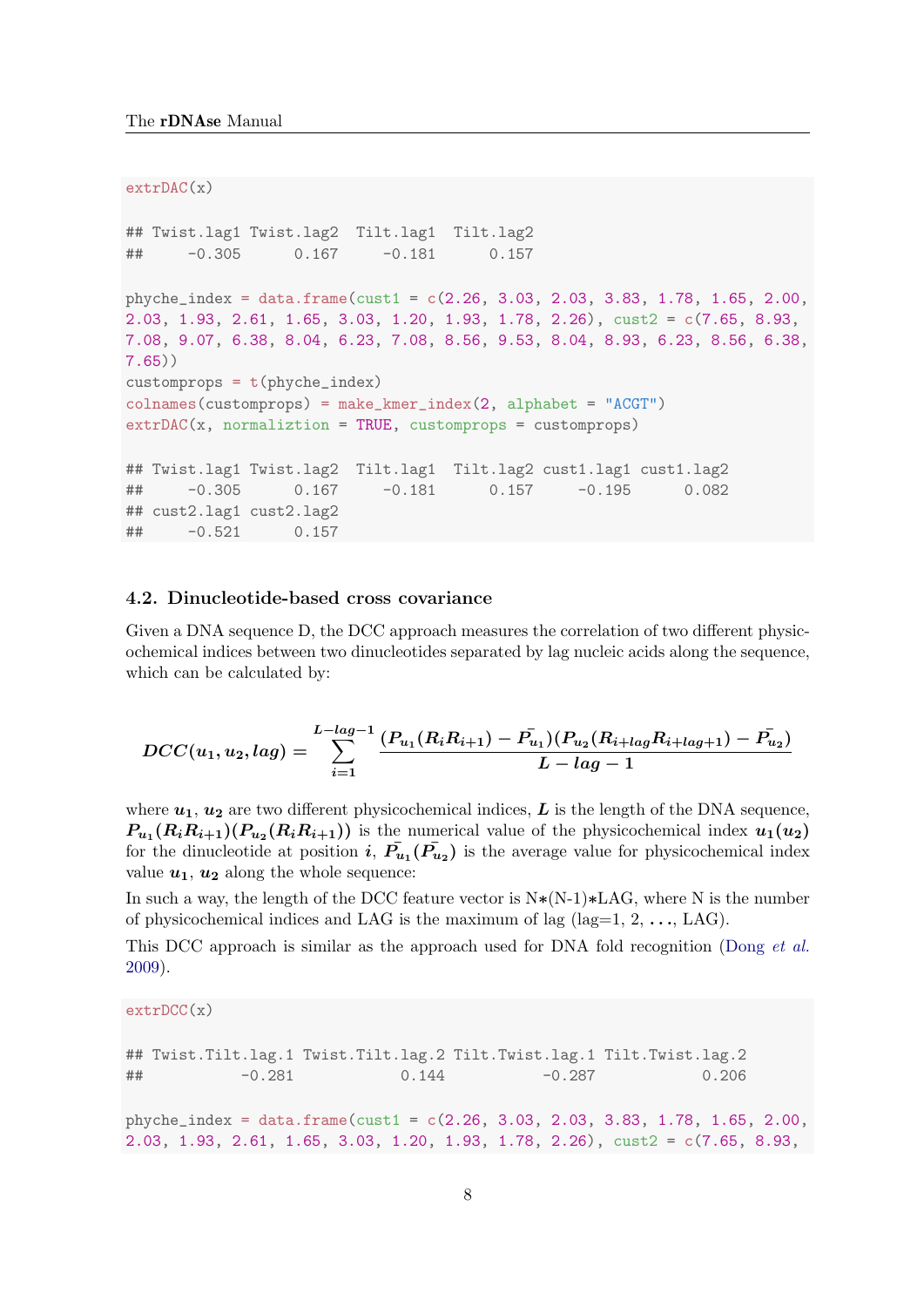```
7.08, 9.07, 6.38, 8.04, 6.23, 7.08, 8.56, 9.53, 8.04, 8.93, 6.23, 8.56, 6.38,
7.65))
customprops = t(phyche_index)colnames(customprops) = make_kmer_index(2, alphabet = "ACGT")
extrDCC(x, normalization = TRUE, customprops = customprops)## Twist.Tilt.lag.1 Twist.Tilt.lag.2 Tilt.Twist.lag.1 Tilt.Twist.lag.2
## -0.281 0.144 -0.288 0.206
## Twist.cust1.lag.1 Twist.cust1.lag.2 cust1.Twist.lag.1 cust1.Twist.lag.2
## -0.322 0.215 -0.123 0.080
## Twist.cust2.lag.1 Twist.cust2.lag.2 cust2.Twist.lag.1 cust2.Twist.lag.2
## -0.434 0.261 -0.239 0.139
## Tilt.cust1.lag.1 Tilt.cust1.lag.2 cust1.Tilt.lag.1 cust1.Tilt.lag.2
## -0.323 0.227 -0.115 0.073
## Tilt.cust2.lag.1 Tilt.cust2.lag.2 cust2.Tilt.lag.1 cust2.Tilt.lag.2
## -0.426 0.276 -0.144 0.075
## cust1.cust2.lag.1 cust1.cust2.lag.2 cust2.cust1.lag.1 cust2.cust1.lag.2
## -0.236 0.114 -0.405 0.237
```
#### 4.3. Dinucleotide-based auto-cross covariance

DACC is a combination of DAC and DCC. Therefore, the length of the DACC feature vector is N∗N∗LAG, where N is the number of physicochemical indices and LAG is the maximum of lag (lag = 1, 2,  $\ldots$ , LAG).

```
extPACC(x)
```

```
## Twist.lag1 Twist.lag2 Tilt.lag1 Tilt.lag2
## -0.305 0.167 -0.181 0.157
## Twist.Tilt.lag.1 Twist.Tilt.lag.2 Tilt.Twist.lag.1 Tilt.Twist.lag.2
## -0.281 0.144 -0.287 0.206
phyche_index = data.frame(cust1 = c(2.26, 3.03, 2.03, 3.83, 1.78, 1.65, 2.00,2.03, 1.93, 2.61, 1.65, 3.03, 1.20, 1.93, 1.78, 2.26), cust2 = c(7.65, 8.93,
7.08, 9.07, 6.38, 8.04, 6.23, 7.08, 8.56, 9.53, 8.04, 8.93, 6.23, 8.56, 6.38,
7.65))
customprops = t(phyche_index)\text{colnames}(\text{customprops}) = \text{make\_kmer\_index}(2, \text{ alphabet} = \text{"ACGT"})extrDACC(x, normalization = TRUE, customprops = customprops)## Twist.lag1 Twist.lag2 Tilt.lag1 Tilt.lag2
## -0.305 0.167 -0.181 0.157
## cust1.lag1 cust1.lag2 cust2.lag1 cust2.lag2
## -0.195 0.082 -0.521 0.157
```
## Twist.Tilt.lag.1 Twist.Tilt.lag.2 Tilt.Twist.lag.1 Tilt.Twist.lag.2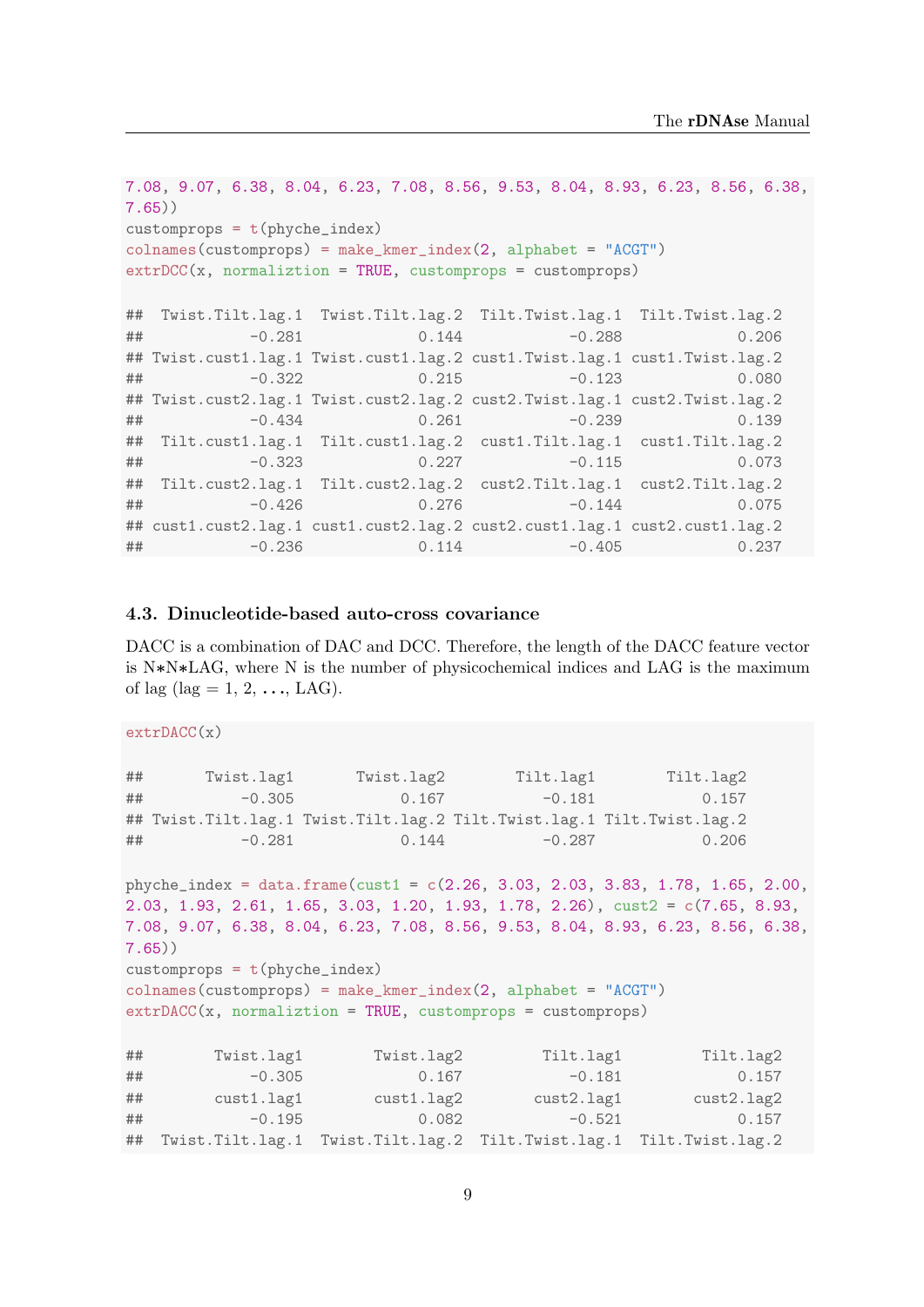```
## -0.281 0.144 -0.288 0.206
## Twist.cust1.lag.1 Twist.cust1.lag.2 cust1.Twist.lag.1 cust1.Twist.lag.2
## -0.322 0.215 -0.123 0.080
## Twist.cust2.lag.1 Twist.cust2.lag.2 cust2.Twist.lag.1 cust2.Twist.lag.2
## -0.434 0.261 -0.239 0.139
## Tilt.cust1.lag.1 Tilt.cust1.lag.2 cust1.Tilt.lag.1 cust1.Tilt.lag.2
\# + -0.323 0.227 -0.115 0.073
## Tilt.cust2.lag.1 Tilt.cust2.lag.2 cust2.Tilt.lag.1 cust2.Tilt.lag.2
## -0.426 0.276 -0.144 0.075
## cust1.cust2.lag.1 cust1.cust2.lag.2 cust2.cust1.lag.1 cust2.cust1.lag.2
## -0.236 0.114 -0.405 0.237
```
#### 4.4. Trinucleotide-based auto covariance

Given a DNA sequence  $D$ , the TAC approach measures the correlation of the same physicochemical index between two trinucleotides separated by  $lag$  nucleic acids along the sequence, which can be calculated as:

$$
TAC(u,lag) = \sum_{i=1}^{L-lag-2} \frac{(P_u(R_iR_{i+1}R_{i+2}) - \bar{P_u})(P_u(R_{i+lag}R_{i+lag+1}R_{i+lag+2}) - \bar{P_u})}{L-lag-2}
$$

where u is a physicochemical index, L is the length of the DNA sequence,  $P_u(R_iR_{i+1}R_{i+2})$ represents the numerical value of the physicochemical index u for the trinucleotide  $R_iR_{i+1}R_{i+2}$ at position i,  $P_u$  is the average value for physicochemical index u value along the whole sequence:

$$
\bar{P_u} = \sum_{j=1}^{L-2} \frac{P_u(R_j R_{j+1} R_{j+2})}{L-2}
$$

In such a way, the length of TAC feature vector is N∗LAG, where N is the number of physicochemical indices and LAG is the maximum of lag (lag=1, 2,  $\dots$ , LAG).

```
extrTAC(x)
```

```
## Dnase I.lag1 Dnase I.lag2 Nucleosome.lag1 Nucleosome.lag2
## 0.253 -0.037 0.482 0.009
phyche_index = data.frame(cust = c(7.176, 6.272, 4.736, 7.237, 3.810, 4.156,
4.156, 6.033, 3.410, 3.524, 4.445, 6.033, 1.613, 5.087, 2.169, 7.237, 3.581,
3.239, 1.668, 2.169, 6.813, 3.868, 5.440, 4.445, 3.810, 4.678, 5.440, 4.156,
2.673, 3.353, 1.668, 4.736, 4.214, 3.925, 3.353, 5.087, 2.842, 2.448, 4.678,
3.524, 3.581, 2.448, 3.868, 4.156, 3.467, 3.925, 3.239, 6.272, 2.955, 3.467,
2.673, 1.613, 1.447, 3.581, 3.810, 3.410, 1.447, 2.842, 6.813, 3.810, 2.955,
4.214, 3.581, 7.176))
```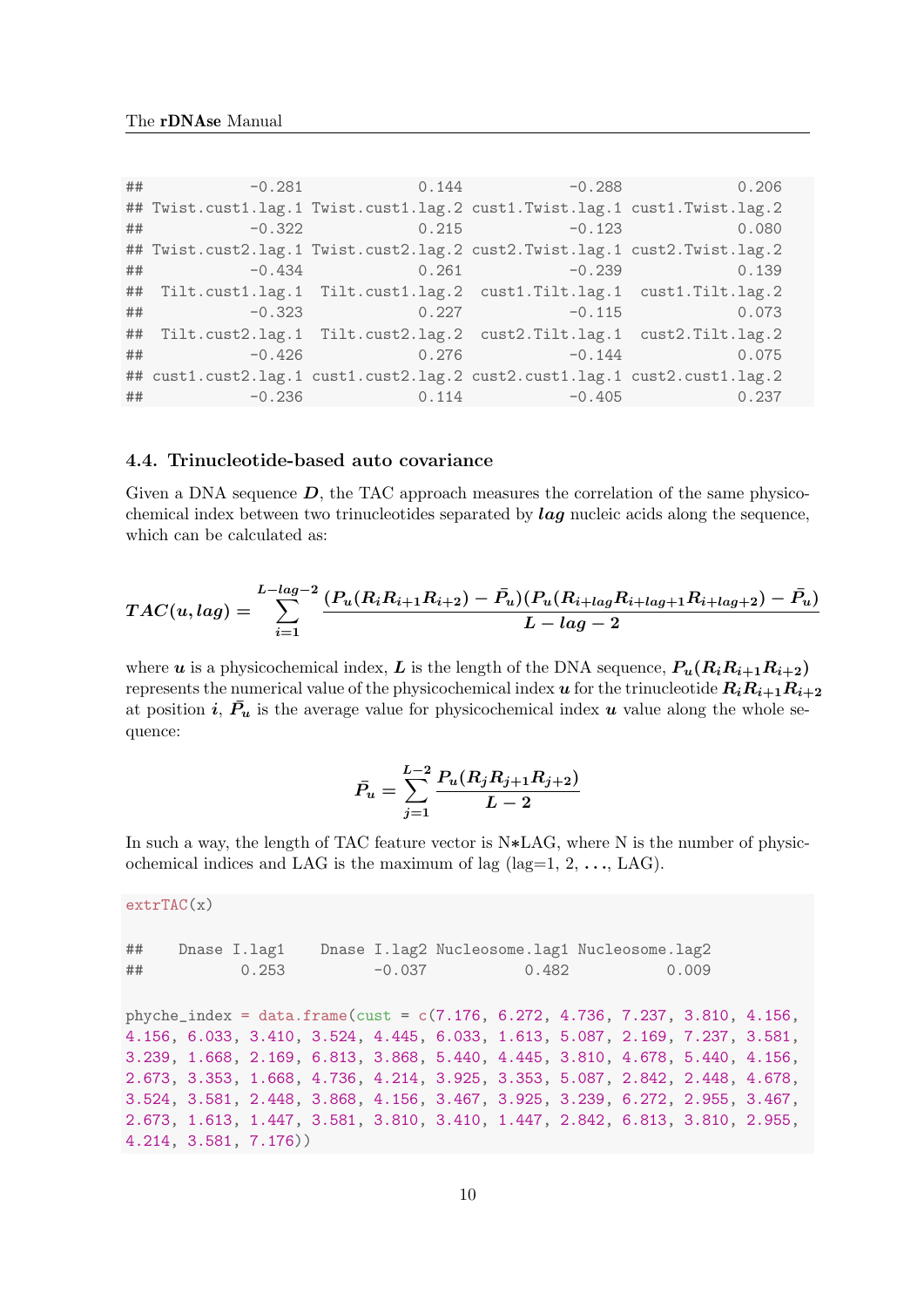```
customprops = t(phyche_index)colnames(customprops) = make_kmer_index(3, alphabet = "ACGT")
extrTAC(x, normalization = TRUE, customers = customers)## Dnase I.lag1 Dnase I.lag2 Nucleosome.lag1 Nucleosome.lag2
## 0.249 -0.037 0.474 0.009
## cust.lag1 cust.lag2
## 0.144 -0.035
```
#### 4.5. Trinucleotide-based cross covariance

Given a DNA sequence  $D$ , the TCC approach measures the correlation of two different physicochemical indices between two trinucleotides separated by lag nucleic acids along the sequence, which can be calculated by:

$$
TCC(u_1, u_2, lag) = \sum_{i=1}^{L-lag-2} \frac{(P_{u_1}(R_iR_{i+1}R_{i+2}) - \bar{P_{u_1}})(P_{u_2}(R_{i+lag}R_{i+lag+1}R_{i+lag+2}) - \bar{P_{u_2}})}{L-lag-2}
$$

where  $u_1,u_2$  are two physicochemical indices,  $L$  is the length of the DNA sequence,  $P_{u_1}(R_iR_{i+1}R_{i+2})$  $(P_{u_2}(R_iR_{i+1}R_{i+2}))$  represents the numerical value of the physicochemical index  $u_1(u_2)$  for the trinucleotide  $R_iR_{i+1}R_{i+2}$  at position *i*,

$$
\bar{P_u} = \sum_{j=1}^{L-2} \frac{P_u(R_j R_{j+1} R_{j+2})}{L-2}
$$

In such a way, the length of TCC feature vector is  $N*(N-1)*LAG$ , where N is the number of physicochemical index and LAG is the maximum of lag (lag  $= 1, 2, \ldots, LAG$ ).

```
extrTCC(x)
```

```
## Dnase I.Nucleosome.lag.1 Dnase I.Nucleosome.lag.2 Nucleosome.Dnase I.lag.1
## −0.375 -0.375 -0.042
## Nucleosome.Dnase I.lag.2
## 0.095
phyche_index = data.frame(cust = c(7.176, 6.272, 4.736, 7.237, 3.810, 4.156,
4.156, 6.033, 3.410, 3.524, 4.445, 6.033, 1.613, 5.087, 2.169, 7.237, 3.581,
3.239, 1.668, 2.169, 6.813, 3.868, 5.440, 4.445, 3.810, 4.678, 5.440, 4.156,
2.673, 3.353, 1.668, 4.736, 4.214, 3.925, 3.353, 5.087, 2.842, 2.448, 4.678,
3.524, 3.581, 2.448, 3.868, 4.156, 3.467, 3.925, 3.239, 6.272, 2.955, 3.467,
2.673, 1.613, 1.447, 3.581, 3.810, 3.410, 1.447, 2.842, 6.813, 3.810, 2.955,
4.214, 3.581, 7.176))
```

```
customprops = t(phyche_index)
```

```
\text{colnames}(\text{customprops}) = \text{make\_kmer\_index}(3, \text{ alphabet} = \text{"ACGT"})
```

```
extrTCC(x, normalization = TRUE, customprops = customprops)
```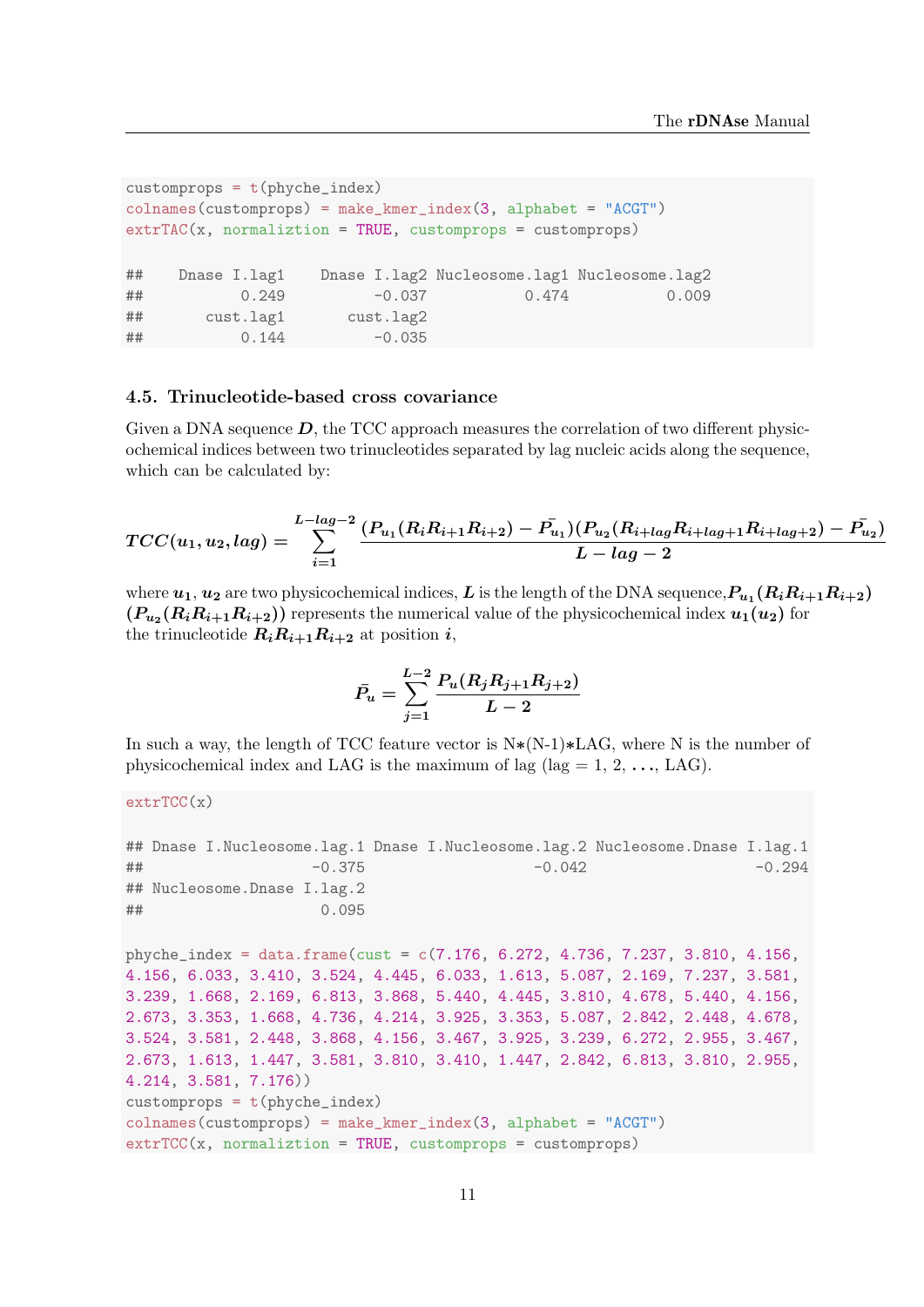```
## Dnase I.Nucleosome.lag.1 Dnase I.Nucleosome.lag.2 Nucleosome.Dnase I.lag.1
## −0.369 -0.369 -0.041 -0.289
## Nucleosome.Dnase I.lag.2 Dnase I.cust.lag.1 Dnase I.cust.lag.2
## 0.093 0.145 -0.097
## cust.Dnase I.lag.1 cust.Dnase I.lag.2 Nucleosome.cust.lag.1
## 0.207 0.009 -0.136
## Nucleosome.cust.lag.2 cust.Nucleosome.lag.1 cust.Nucleosome.lag.2
## 0.170 -0.275 -0.065
```
#### 4.6. Trinucleotide-based auto-cross covariance

TACC is a combination of TAC and TCC. Therefore, the length of the TACC feature vector is N∗N∗LAG, where N is the number of physicochemical indices and LAG is the maximum of lag (lag = 1, 2,  $\ldots$ , LAG).

```
extrTACC(x)
```

```
## Dnase I.lag1 Dnase I.lag2 Nucleosome.lag1
## 0.253 -0.037 0.482
## Nucleosome.lag2 Dnase I.Nucleosome.lag.1 Dnase I.Nucleosome.lag.2
## 0.009 -0.375 -0.042
## Nucleosome.Dnase I.lag.1 Nucleosome.Dnase I.lag.2
## -0.294 0.095
phyche_index = data.frame(cust = c(7.176, 6.272, 4.736, 7.237, 3.810, 4.156,
4.156, 6.033, 3.410, 3.524, 4.445, 6.033, 1.613, 5.087, 2.169, 7.237, 3.581,
3.239, 1.668, 2.169, 6.813, 3.868, 5.440, 4.445, 3.810, 4.678, 5.440, 4.156,
2.673, 3.353, 1.668, 4.736, 4.214, 3.925, 3.353, 5.087, 2.842, 2.448, 4.678,
3.524, 3.581, 2.448, 3.868, 4.156, 3.467, 3.925, 3.239, 6.272, 2.955, 3.467,
2.673, 1.613, 1.447, 3.581, 3.810, 3.410, 1.447, 2.842, 6.813, 3.810, 2.955,
4.214, 3.581, 7.176))
customprops = t(phyche_index)colnames(customprops) = make_kmer_index(3, alphabet = "ACGT")
extrTACC(x, normalization = TRUE, customers = customers)## Dnase I.lag1 Dnase I.lag2 Nucleosome.lag1
## 0.249 -0.037 0.474
## Nucleosome.lag2 cust.lag1 cust.lag2
## 0.009 0.009 0.144 -0.035
## Dnase I.Nucleosome.lag.1 Dnase I.Nucleosome.lag.2 Nucleosome.Dnase I.lag.1
## −0.369 -0.369 -0.041 -0.289
## Nucleosome.Dnase I.lag.2 Dnase I.cust.lag.1 Dnase I.cust.lag.2
## 0.093 0.145 -0.097
## cust.Dnase I.lag.1 cust.Dnase I.lag.2 Nucleosome.cust.lag.1
## 0.207 0.009 -0.136
## Nucleosome.cust.lag.2 cust.Nucleosome.lag.1 cust.Nucleosome.lag.2
```
## 0.170 -0.275 -0.065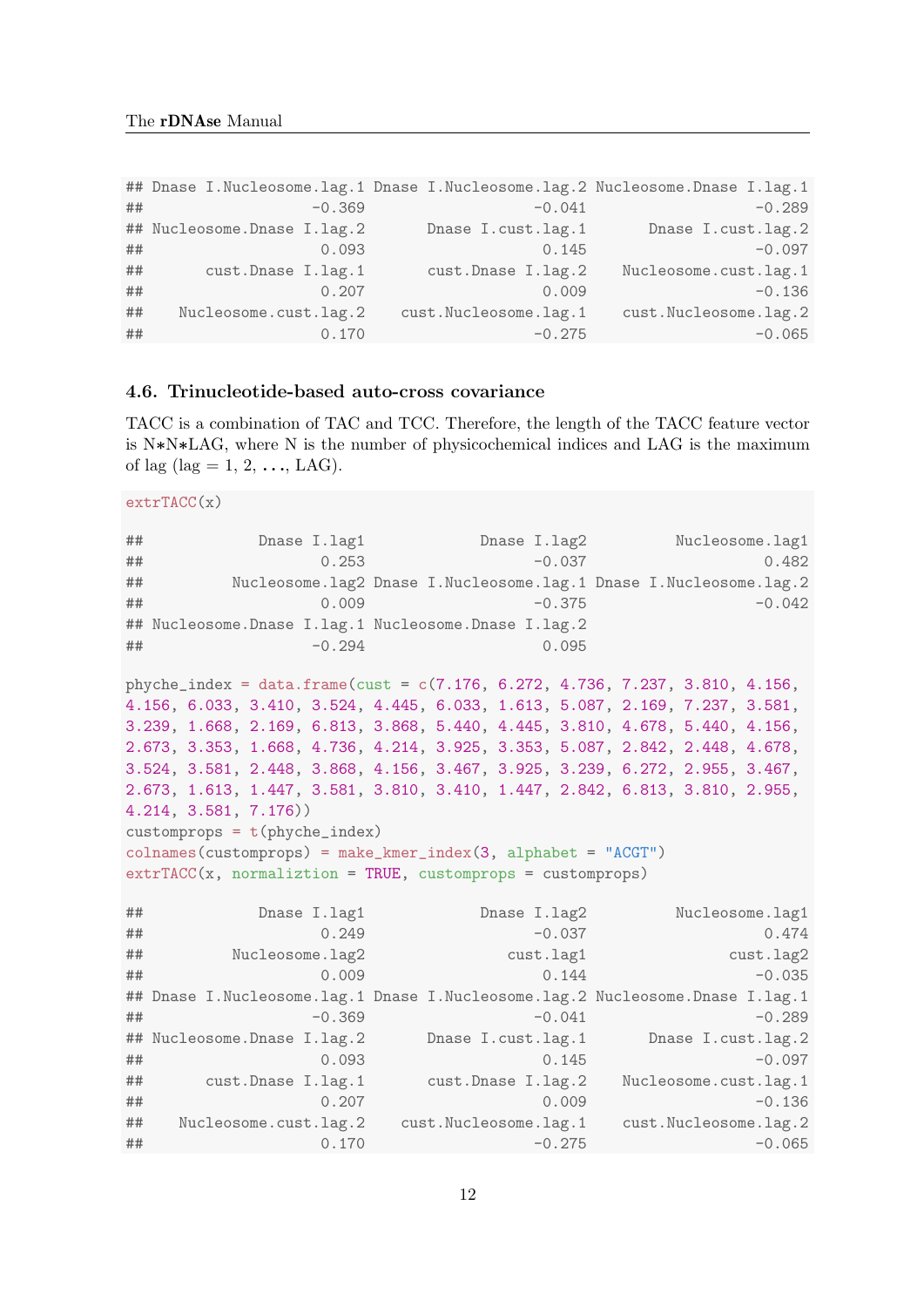# 5. Pseudo nucleic acid composition

<span id="page-14-0"></span>PseNAC is a kind of powerful approaches to represent the DNA sequences considering both DNA local sequence-order information and long range or global sequence-order effects. Module psenac (psenac is the abbreviation of pseudo nucleic acid composition) in repDNA allows users to generate various kinds of PseNAC- based feature vectors for given sequences or FASTA files by selecting different methods and parameters. This module aims at computing six types of pseudo nucleic acid composition: pseudo dinucleotide composition (PseDNC), pseudo ktuple nucleotide composition (PseKNC), parallel correlation pseudo dinucleotide composition (PC-PseDNC), parallel correlation pseudo trinucleotide composition (PC-PseTNC), series correlation pseudo dinucleotide composition (SC-PseDNC), and series correlation pseudo trinucleotide composition (SC-PseTNC). Let's introduce them one by one.

#### 5.1. Pseudo dinucleotide composition

PseDNC is an approach incorporating the contiguous local sequence-order information and the global sequence-order information into the feature vector of the DNA sequence.

Given a DNA sequence  $D$ , the feature vector of  $D$  is defined:

$$
\mathrm{D} = [d_1 d_2 \ldots d_{16} d_{16+1} \ldots d_{16+\lambda}]^T
$$

where

$$
d_k = \begin{cases} \frac{f_k}{\sum_{i=1}^{16} f_i + w \sum_{j=1}^{\lambda} \theta_j} & 1 \leq k \leq 16\\ \frac{w\theta_{k-16}}{\sum_{i=1}^{16} f_i + w \sum_{j=1}^{\lambda} \theta_j} & 17 \leq k \leq 16 + \lambda \end{cases}
$$

where  $f_k$  (k = 1, 2, ..., 16) is the normalized occurrence frequency of dinucleotide in the DNA sequence; the parameter  $\lambda$  is an integer, representing the highest counted rank(or tier) of the correlation along a DNA sequence; w is the weight factor ranged from 0 to 1;  $\theta_j$  (j = 1, 2,  $\ldots$ ,  $\lambda$ ) is called the j-tier correlation factor that reflects the sequence order correlation between all the most contiguous dinucleotide along a DNA sequence, which is defined:

$$
\begin{cases}\n\theta_1 = \frac{1}{L-2} \sum_{i=1}^{L-2} \Theta(R_i R_{i+1}, R_{i+1} R_{i+2}) \\
\theta_2 = \frac{1}{L-3} \sum_{i=1}^{L-3} \Theta(R_i R_{i+1}, R_{i+2} R_{i+3}) \\
\theta_3 = \frac{1}{L-4} \sum_{i=1}^{L-4} \Theta(R_i R_{i+1}, R_{i+3} R_{i+4}) \\
\cdots \\
\theta_1 = \frac{1}{L-1-\lambda} \sum_{i=1}^{L-1-\lambda} \Theta(R_i R_{i+1}, R_{i+\lambda} R_{i+\lambda+1})\n\end{cases} \lambda < L
$$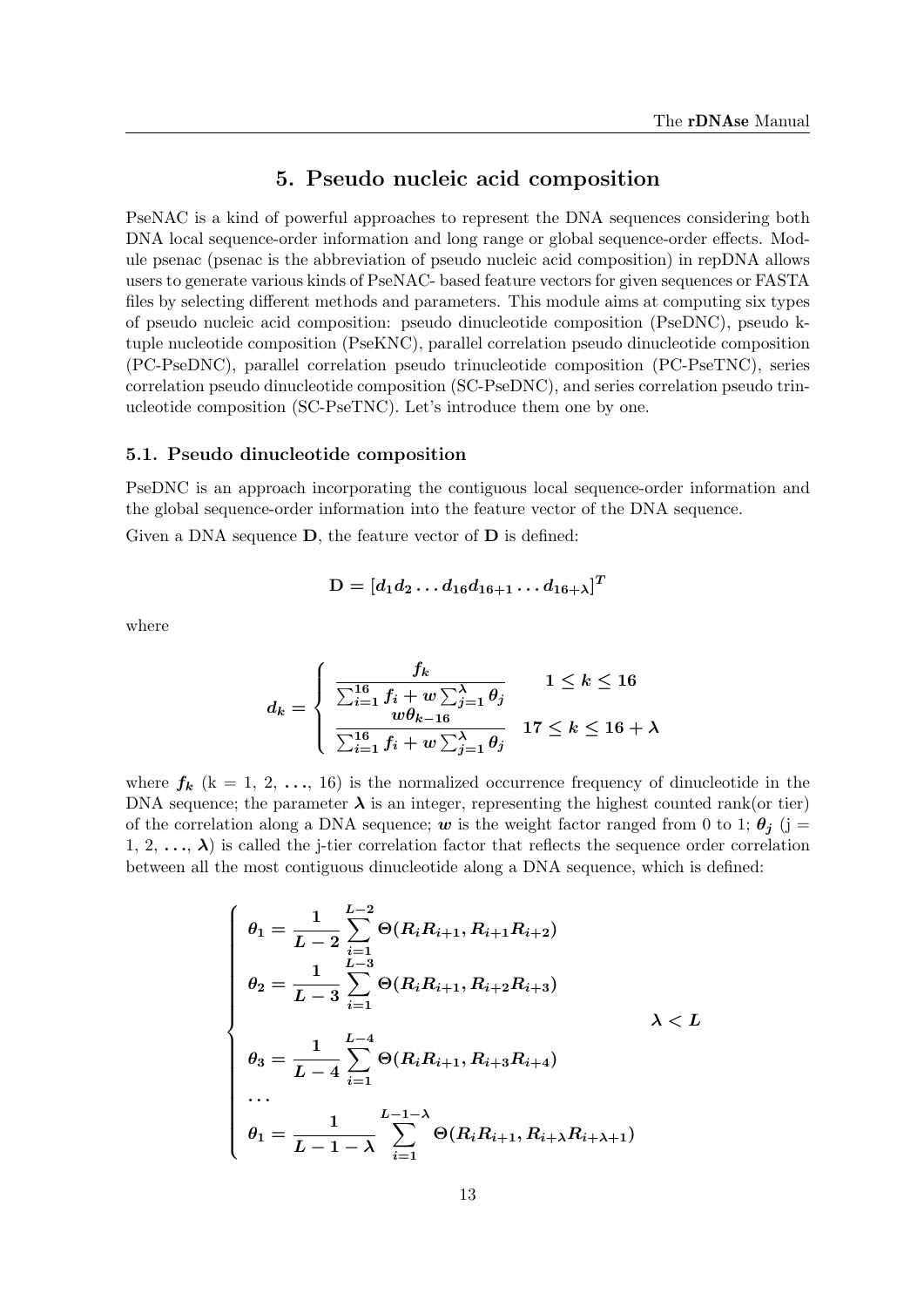where the correlation function is given by

$$
\Theta(R_i R_{i+1}, R_j R_{j+1}) = \frac{1}{u} \sum_{u=1}^u [P_u(R_i R_{i+1}) - P_u(R_j R_{j+1})]^2
$$

where  $\mu$  is the number of physicochemical indices, in this study, 6 indices reflecting the local DNA structural properties were employed to generate the PseDNCfeature vector;  $P_u(R_iR_{i+1})$ represents the numerical value of the u-th  $(u = 1, 2, ..., \mu)$  physicochemical index of the dinucleotide  $R_iR_{i+1}$  at position i and  $P_u(R_jR_{j+1})$  represents the corresponding value of the dinucleotide  $R_jR_{j+1}$  at position j. For more information about this approach, please refer to [\(Chen](#page-23-8) et al. [2013\)](#page-23-8).

extrPseDNC(x)

| ##        | Xc1.AA        | Xc1.AC                          | Xc1.AG                                                                                                                                                                                                                                                                                                                    | Xc1.AT        | Xc1.CA |
|-----------|---------------|---------------------------------|---------------------------------------------------------------------------------------------------------------------------------------------------------------------------------------------------------------------------------------------------------------------------------------------------------------------------|---------------|--------|
| ##        | 0.044         | 0.044                           | 0.029                                                                                                                                                                                                                                                                                                                     | 0.029         | 0.044  |
| ##        | Xc1.CC        | Xc1.CG                          | Xc1.CT                                                                                                                                                                                                                                                                                                                    | Xc1.GA        | Xc1.GC |
| ##        | 0.087         | 0.073                           | 0.087                                                                                                                                                                                                                                                                                                                     | 0.029         | 0.102  |
| ##        | Xc1.GG        | Xc1.GT                          | $Xc1$ . $TA$                                                                                                                                                                                                                                                                                                              | Xc1.TC        | Xc1.TG |
| ##        | 0.044         | 0.029                           | 0.015                                                                                                                                                                                                                                                                                                                     | 0.073         | 0.058  |
| ##        |               |                                 | Xc1.TT Xc2.lambda.1 Xc2.lambda.2 Xc2.lambda.3                                                                                                                                                                                                                                                                             |               |        |
| ##        | 0.029         | 0.075                           | 0.047                                                                                                                                                                                                                                                                                                                     | 0.065         |        |
| $w = 0.1$ | 0.567, 1.019) | $customprops = t(phyche_index)$ | phyche_index = data.frame(cust1 = $c(1.019, -0.918, 0.488, 0.567, 0.567,$<br>$-0.070$ , $-0.579$ , $0.488$ , $-0.654$ , $-2.455$ , $-0.070$ , $-0.918$ , $1.603$ , $-0.654$ ,<br>$collnames(customprops) = make_kmer_index(2, alphabet = "ACGT")$<br>$extrPseDNC(x, normalize = TRUE, customers = customers, lambda = 2,$ |               |        |
| ##        | Xc1.AA        | Xc1.AC                          | Xc1.AG                                                                                                                                                                                                                                                                                                                    | Xc1.AT        | Xc1.CA |
| ##        | 0.038         | 0.038                           | 0.025                                                                                                                                                                                                                                                                                                                     | 0.025         | 0.038  |
| ##        | Xc1.CC        | Xc1.CG                          | Xc1.CT                                                                                                                                                                                                                                                                                                                    | Xc1.GA        | Xc1.GC |
| ##        | 0.076         | 0.063                           | 0.076                                                                                                                                                                                                                                                                                                                     | 0.025         | 0.088  |
| ##        | Xc1.GG        | Xc1.GT                          | Xc1.TA                                                                                                                                                                                                                                                                                                                    | $Xc1$ . T $C$ | Xc1.TG |
| ##        | 0.038         | 0.025                           | 0.013                                                                                                                                                                                                                                                                                                                     | 0.063         | 0.051  |
| ##        |               |                                 | Xc1.TT Xc2.lambda.1 Xc2.lambda.2                                                                                                                                                                                                                                                                                          |               |        |

#### 5.2. Pseudo k-tupler composition

## 0.025 0.175 0.118

PseKNC improved the PseDNC approach by incorporating k-tuple nucleotide composition. Given a DNA sequence  $D$ , the feature vector of  $D$  is defined:

$$
\mathrm{D}=[d_1 d_2 \ldots d_{4^k}d_{4^k+1} \ldots d_{4^k+\lambda}]^T
$$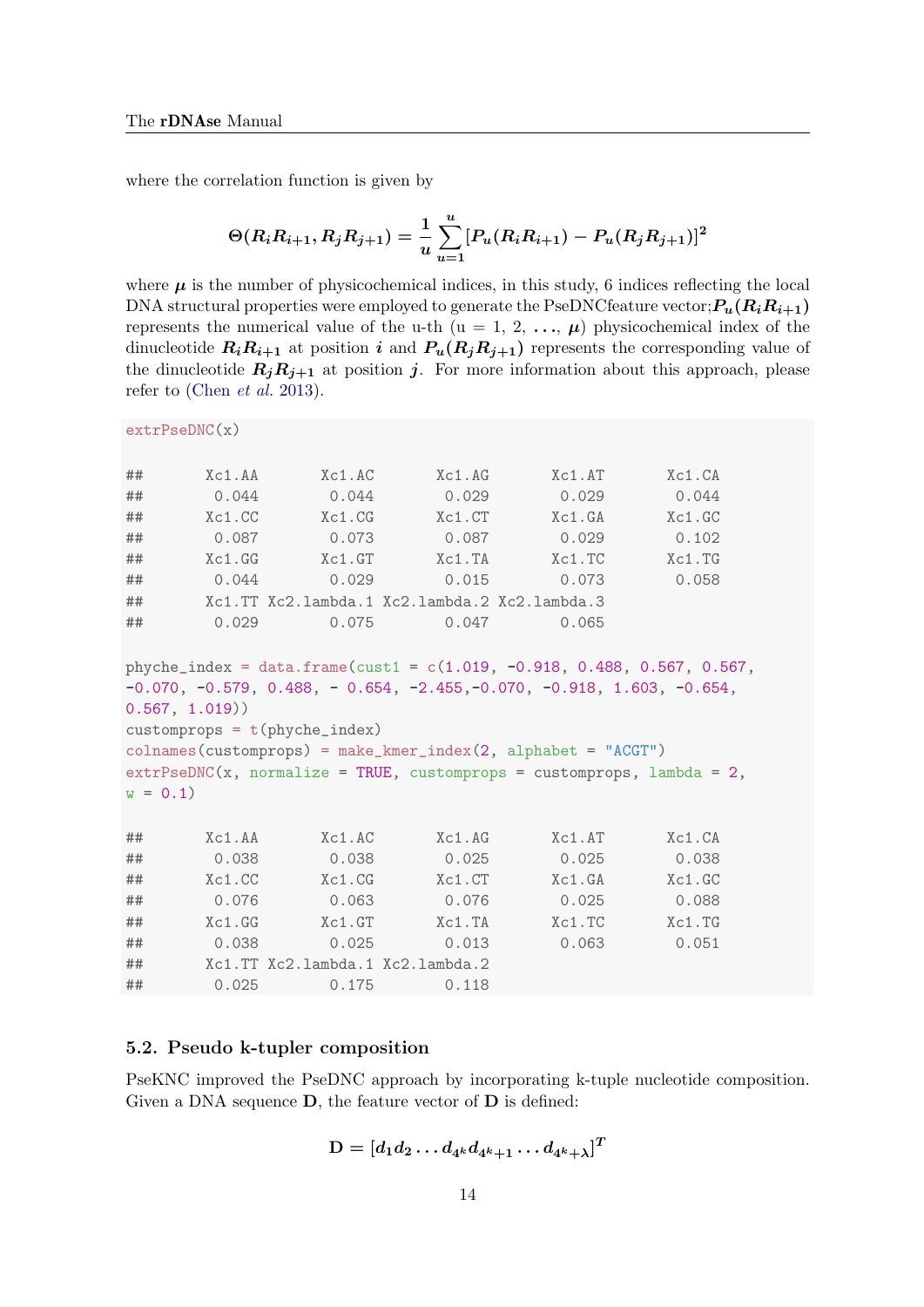$$
d_u = \begin{cases} \frac{f_u}{\sum_{i=1}^{4^k} f_i + w \sum_{j=1}^{\lambda} \theta_j} & 1 \le u \le 4^k\\ \frac{w\theta_{u-4^k}}{\sum_{i=1}^{4^k} f_i + w \sum_{j=1}^{\lambda} \theta_j} & 4^k \le u \le 4^k + \lambda \end{cases}
$$

where  $\lambda$  is the number of the total counted ranks (or tiers) of the correlations along a DNA sequence;  $f_u$  (u = 1, 2, ...,  $4^k$ ) is the frequency of oligonucleotide that is normalized to  $\sum_{i=1}^{4^k} f_i = 1$ ; w is a weight factor;  $\theta_j$  is given by:

$$
\theta_j = \frac{1}{L-j-1} \sum_{i=1}^{L-j-1} \Theta(R_i R_{i_1}, R_{i+j} R_{i+j+1}) \qquad j = 1, 2, \dots, \lambda; \lambda < L
$$

which represents the j-tier structural correlation factor between all the  $j<sup>th</sup>$  most contiguous dinucleotides. The correlation function  $\Theta(R_i R_{i_1}, R_{i+j} R_{i+j+1})$  is defined by

$$
\Theta(R_i R_{i+1}, R_{i+j} R_{i+j+1}) = \frac{1}{u} \sum_{v=1}^u [P_v(R_i R_{i+1}) - P_v(R_{i+j} R_{i+j+1})]^2
$$

where  $\mu$  is the number of physicochemical indices, in this study, 6 indices reflecting the local DNA structural properties were employed to generate the PseKNC feature vector;  $P_v(R_iR_{i+1})$  represents the numerical value of the v-th  $(u = 1, 2, ..., \mu)$  physicochemical indices for the dinucleotide  $R_iR_{i+1}$  at position i and  $P_v(R_{i+j}R_{i+j+1})$  represents the corresponding value for the dinucleotide  $R_{i+j}R_{i+j+1}$  atposition  $i+j$ . For more information about this approach, please refer to (Guo [et al.](#page-23-9) [2014\)](#page-23-9).

| extrPseKNC(x) |
|---------------|
|---------------|

| ## | Xc1.AAA | Xc1.AAC       | Xc1.AAG | Xc1.AAT | Xc1.ACA |
|----|---------|---------------|---------|---------|---------|
| ## | 0.008   | 0.000         | 0.008   | 0.008   | 0.008   |
| ## | Xc1.ACC | $Xc1$ . $ACG$ | Xc1.ACT | Xc1.AGA | Xc1.AGC |
| ## | 0.000   | 0.000         | 0.017   | 0.000   | 0.017   |
| ## | Xc1.AGG | Xc1.AGT       | Xc1.ATA | Xc1.ATC | Xc1.ATG |
| ## | 0.000   | 0.000         | 0.000   | 0.000   | 0.008   |
| ## | Xc1.ATT | Xc1.CAA       | Xc1.CAC | Xc1.CAG | Xc1.CAT |
| ## | 0.008   | 0.008         | 0.008   | 0.000   | 0.008   |
| ## | Xc1.CCA | Xc1.CCC       | Xc1.CCG | Xc1.CCT | Xc1.CGA |
| ## | 0.000   | 0.008         | 0.025   | 0.017   | 0.008   |
| ## | Xc1.CGC | Xc1.CGG       | Xc1.CGT | Xc1.CTA | Xc1.CTC |
| ## | 0.008   | 0.008         | 0.017   | 0.000   | 0.017   |
| ## | Xc1.CTG | Xc1.CTT       | Xc1.GAA | Xc1.GAC | Xc1.GAG |
| ## | 0.025   | 0.008         | 0.000   | 0.008   | 0.008   |
| ## | Xc1.GAT | Xc1.GCA       | Xc1.GCC | Xc1.GCG | Xc1.GCT |
| ## | 0.000   | 0.008         | 0.034   | 0.008   | 0.008   |
| ## | Xc1.GGA | Xc1.GGC       | Xc1.GGG | Xc1.GGT | Xc1.GTA |
| ## | 0.008   | 0.008         | 0.008   | 0.000   | 0.008   |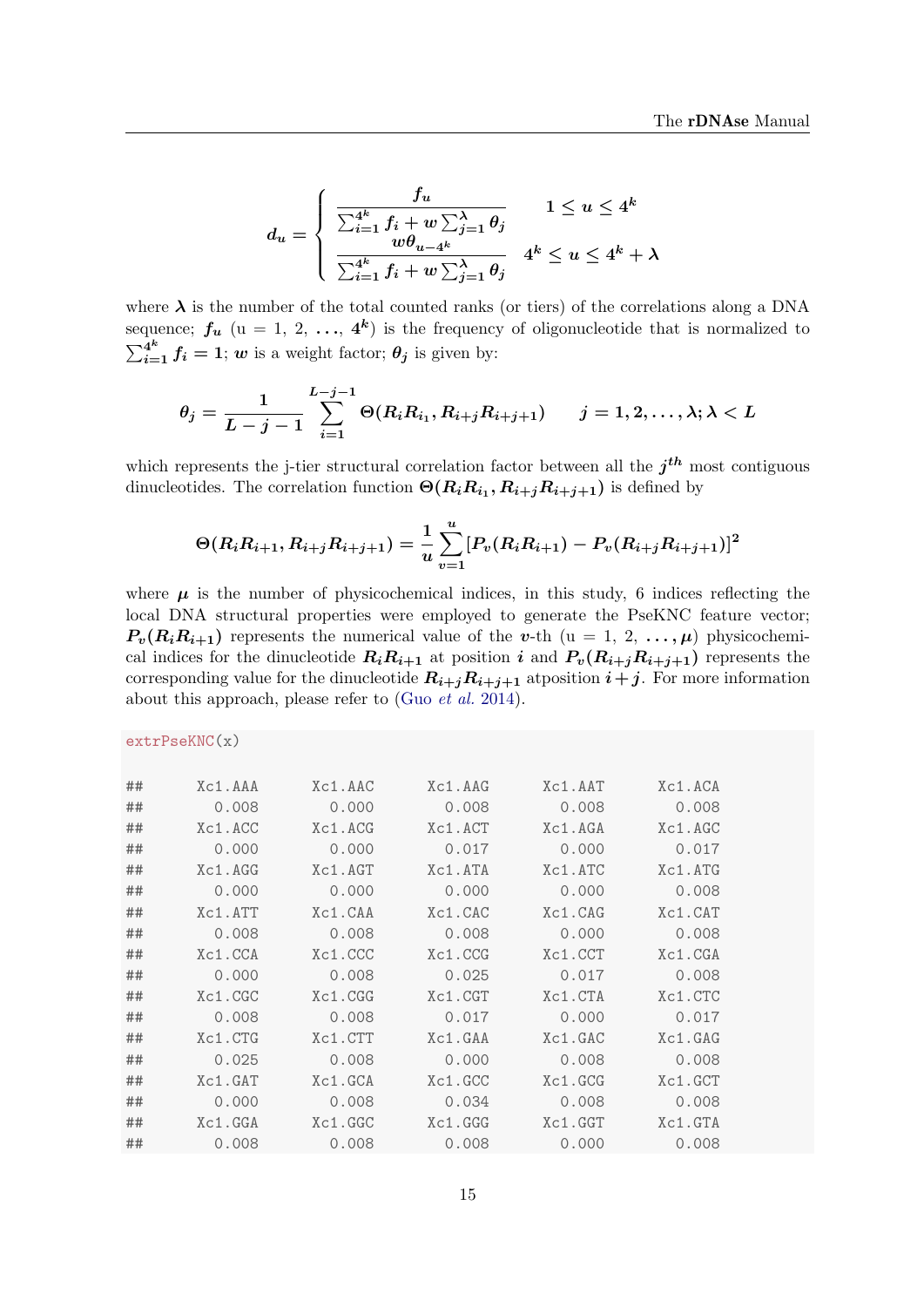| ## | Xc1.GTC           | Xc1.GTG                                                                                        | Xc1.GTT | Xc1.TAA              | Xc1.TAC     |  |
|----|-------------------|------------------------------------------------------------------------------------------------|---------|----------------------|-------------|--|
| ## | 0.008             | 0.000                                                                                          | 0.000   | 0.000                | 0.008       |  |
| ## | Xc1.TAG           | Xc1.TAT                                                                                        | Xc1.TCA | Xc1.TCC              | $Xc1$ . TCG |  |
| ## | 0.000             | 0.000                                                                                          | 0.008   | 0.008                | 0.008       |  |
| ## | Xc1.TCT           | $Xc1$ . T $GA$                                                                                 | Xc1.TGC | $Xc1$ . $TGG$        | $Xc1$ . TGT |  |
| ## | 0.008             | 0.000                                                                                          | 0.025   | 0.008                | 0.000       |  |
| ## | Xc1.TTA           | Xc1.TTC                                                                                        | Xc1.TTG | Xc1.TTT Xc2.lambda.1 |             |  |
| ## | 0.000             | 0.017                                                                                          | 0.000   | 0.000                | 0.533       |  |
|    |                   | phyche_index = data.frame(cust1 = $c(1.019, -0.918, 0.488, 0.567, 0.567,$                      |         |                      |             |  |
|    |                   | $-0.070, -0.579, 0.488, -0.654, -2.455, -0.070, -0.918, 1.603, -0.654,$                        |         |                      |             |  |
|    | 0.567, 1.019)     |                                                                                                |         |                      |             |  |
|    |                   | customprops = $t$ (phyche_index)                                                               |         |                      |             |  |
|    |                   | $\text{colnames}(\text{customprops}) = \text{make\_kmer\_index}(2, \text{ alphabet} = "ACGT")$ |         |                      |             |  |
|    |                   | $extrPseKNC(x, normalize = TRUE, customers = customers, lambda = 1,$                           |         |                      |             |  |
|    | $w = 0.05, k = 2$ |                                                                                                |         |                      |             |  |
|    |                   |                                                                                                |         |                      |             |  |
| ## | Xc1.AA            | Xc1.AC                                                                                         | Xc1.AG  | Xc1.AT               | Xc1.CA      |  |
| ## | 0.048             | 0.048                                                                                          | 0.032   | 0.032                | 0.048       |  |
| ## | Xc1.CC            | Xc1.CG                                                                                         | Xc1.CT  | Xc1.GA               | Xc1.GC      |  |
| ## | 0.096             | 0.080                                                                                          | 0.096   | 0.032                | 0.112       |  |
| ## | Xc1.GG            | Xc1.GT                                                                                         | Xc1.TA  | Xc1.TC               | Xc1.TG      |  |
| ## | 0.048             | 0.032                                                                                          | 0.016   | 0.080                | 0.064       |  |
| ## |                   | Xc1.TT Xc2.lambda.1                                                                            |         |                      |             |  |
| ## | 0.032             | 0.104                                                                                          |         |                      |             |  |

# 6. Similarity Calculation by Sequence Alignment

<span id="page-17-0"></span>Similarity computation derived by local or global DNA sequence alignment between a list of DNA sequences is great need in the DNA related research and applications. However, this sort of pairwise similarity computation often computationally intensive, especially when there exists many DNA sequences. Luckily, this process is also highly parallelizable, the rDNAse package integrates the function of parallelized similarity computation derived by local or global DNA sequence alignment between a list of DNA sequences.

The function twoSeqSim() calculates the alignment result between two DNA sequences, and the function parSeqSim() calculates the pairwise similarity calculation with a list of DNA sequences in parallel:

```
> s1 = readFASTA(system.file('dnaseq/P00750.fasta', package = 'rDNAse'))[[1]]
> s2 = readFASTA(system.file('dnaseq/P08218.fasta', package = 'rDNAse'))[[2]]
> s3 = readFASTA(system.file('dnaseq/P10323.fasta', package = 'rDNAse'))[[3]]
> s4 = readFASTA(system.file('dnaseq/P20160.fasta', package = 'rDNAse'))[[4]]
> s5 = readFASTA(system.file('dnaseq/Q9NZP8.fasta', package = 'rDNAse'))[[5]]
> plist = list(s1, s2, s3, s4, s5)
```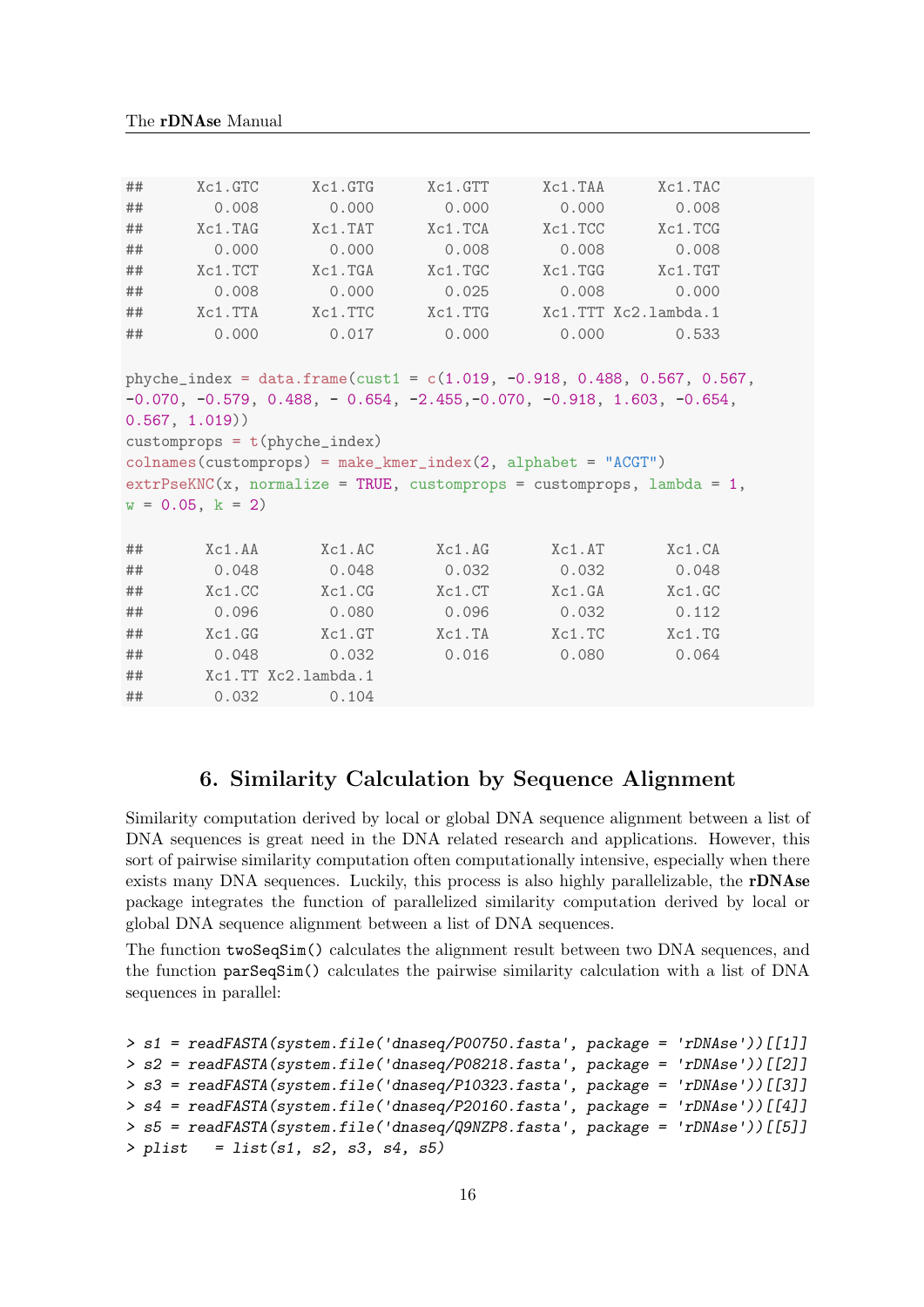```
> psimmat = parSeqSim(plist, cores = 4, type = 'local', submat = 'BLOSUM62')
> print(psimmat)
```
 $[0,1]$   $[0,2]$   $[0,3]$   $[0,4]$   $[0,5]$ [1,] 1.0000000 0.3330758 0.2763540 0.3044898 0.3408780 [2,] 0.3330758 1.0000000 0.3321031 0.3272556 0.3134858 [3,] 0.2763540 0.3321031 1.0000000 0.2962784 0.3000359 [4,] 0.3044898 0.3272556 0.2962784 1.0000000 0.2944940 [5,] 0.3408780 0.3134858 0.3000359 0.2944940 1.0000000

It should be noted that for a small number of DNAs, calculating their pairwise similarity scores derived by sequence alignment in parallel may not significantly reduce the overall computation time, since each of the task only requires a relatively small time to finish, thus, computational overheads may exist and affect the performance. In testing, we used about 1,000 DNA sequences on 64 CPU cores, and observed significant performance improvement comparing to the sequential computation.

Users should install the packages **foreach** and **doParallel** before using  $\text{parSeqSim}()$ , according to their operation system. The rDNAse package will automatically decide which backend to use.

# <span id="page-18-0"></span>7. Similarity Calculation by GO Semantic Similarity Measures

The rDNAse package also integrates the function of similarity score computation derived by Gene Ontology (GO) semantic similarity measures between a list of GO terms / Entrez Gene IDs.

The function twoGOSim() calculates the similarity derived by GO-terms semantic similarity measures between two GO terms / Entrez Gene IDs, and the function parGOSim() calculates the pairwise similarity with a list of GO terms / Entrez Gene IDs:

```
# by GO Terms
> go1 = c('GO:0005215', 'GO:0005488', 'GO:0005515',
+ 'GO:0005625', 'GO:0005802', 'GO:0005905') # AP4B1
> go2 = c('GO:0005515', 'GO:0005634', 'GO:0005681',
         + 'GO:0008380', 'GO:0031202') # BCAS2
> go3 = c('GO:0003735', 'GO:0005622', 'GO:0005840',
+ 'GO:0006412') # PDE4DIP
> glist = list(go1, go2, go3)
> gsimmat1 = parGOSim(glist, type = 'go', ont = 'CC')
> print(gsimmat1)
     [,1] [,2] [,3][1,] 1.000 0.077 0.055
[2,] 0.077 1.000 0.220
[3,] 0.055 0.220 1.000
# by Entrez gene id
> genelist = list(c('150', '151', '152', '1814', '1815', '1816'))
```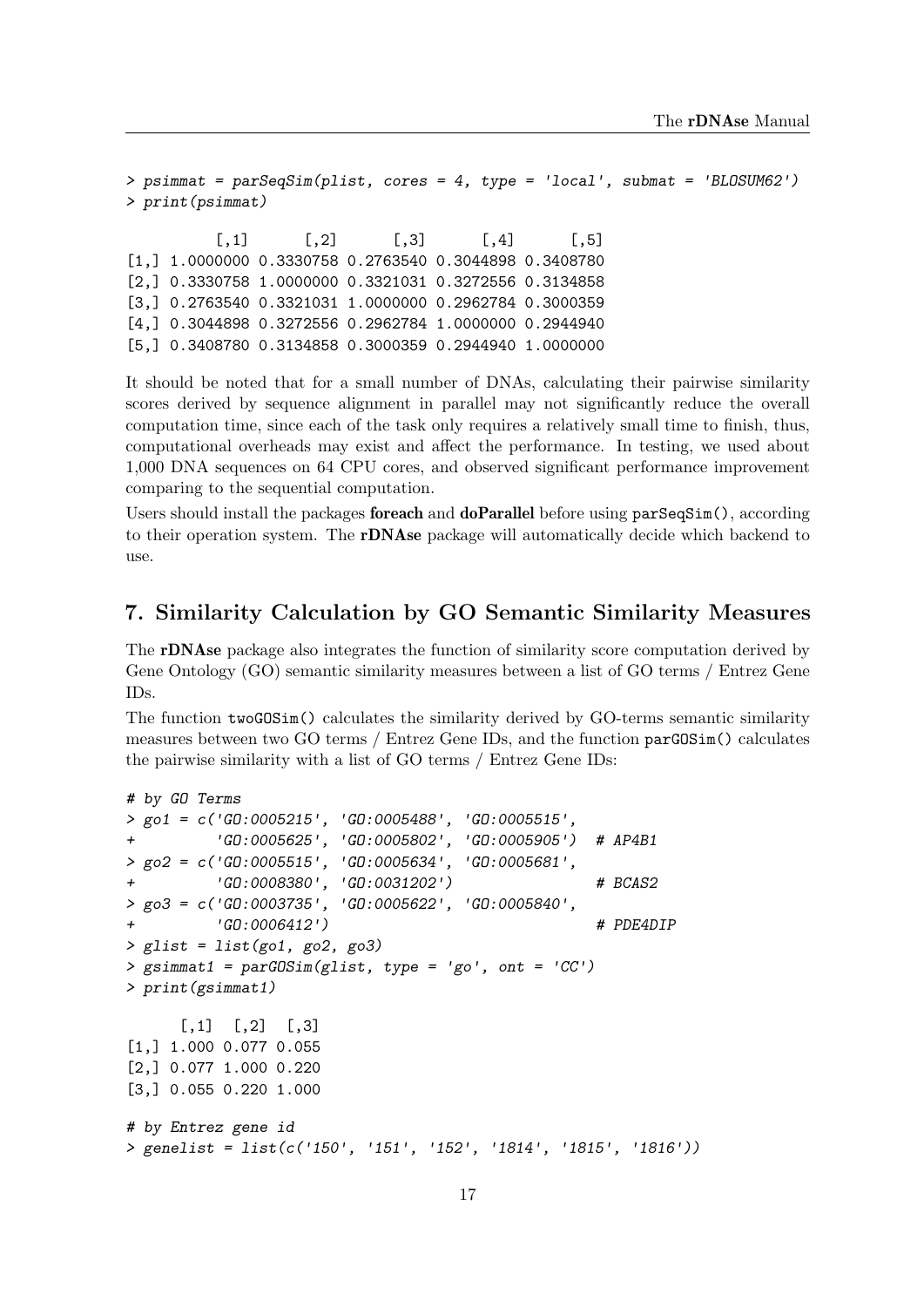```
> gsimmat2 = parGOSim(genelist, type = 'gene')
> print(gsimmat2)
      150 151 152 1814 1815 1816
150 0.689 0.335 0.487 0.133 0.169 0.160
151 0.335 0.605 0.441 0.171 0.198 0.274
152 0.487 0.441 0.591 0.151 0.178 0.198
1814 0.133 0.171 0.151 0.512 0.401 0.411
1815 0.169 0.198 0.178 0.401 0.619 0.481
1816 0.160 0.274 0.198 0.411 0.481 0.819
```
# 8. Miscellaneous Tools

<span id="page-19-0"></span>In this section, we will briefly introduce some useful tools provided by the rDNAse package.

#### 8.1. Retrieve DNA Sequences from UniProt

This function getGenbank() gets DNA sequences from Genbank by GI ID(s). The input ID is a character vector specifying the GI  $ID(s)$ . The returned sequences are stored in a list:

```
> ids = c('2', '392893239', '357180087')
> dnas = getGenbank(ids)
> print(dnas)
```
 $$g_1_2$ 

```
[1] "AATTCATGCGTCCGGACTTCTGCCTCGAGCCGCCGTACACTGGGCCCTGCAAAGCTCGTATCATCCGTTACT
TCTACAATGCAAAGGCAGGCCTGTGTCAGACCTTCGTATACGGCGGTTGCCGTGCTAAGCGTAACAACTTCAAATCC
GCGGAAGACTGCGAACGTACTTGCGGTGGTCCTTAGTAAAGCTTG"
```
\$gi\_392893239

[1] "GCCTAAAGACGACCGCGACGCGGCCGCTCGCACTCATAGACTACGCTAGTGGTGAGATACGCAGAGAAAAAG ACGAGAGAGTATTGAGAGAATGGAGACATCACTACATCTAACATAGGGTCGCCAGTCGTCACCGAATTATTGGATTC AAATTTAGGTCCC"

\$gi\_357180087

[1] "TTAAAGGGGACGTGGCCATTGGCCAGCTCACAGGCCGTGATTCCCACACTGTAGATGTCAGACTTGGCATCG TAACCCTGGAGATTCTGCTGGAGGACCTCTGGGCTGAGCCAGGGCAGAACCTTGATACTGTACTTGGGGAAGTCGTG GACCACACGCTGCCGCTGCCCGTGGCTGATCATGCTGAGGTTGCTTCGTAAACCTGACAGGTAGACCTTCCCATCAG CGGAGATCAGAACGTGGCTGGCTTTGACGCTCCTGTGCACGTAGCCCATGTGGTGGATGTAATCCAAGGCCTTGAGC GCCCCCTGCAGGATGTAAGCGATGGCCAGCTCGCTCATGCCGTCCATGAAGTGCGTGCAGATGAGGTCCTTGGCCGA GCCGTATGCCATGAACGACGTGACGACCCACAGCTCGTTGTCCGCGATGAAGGTGGCTCCGTAGGGCAGGATGTTGG GGTGGCTGAAGAGTTTAGAGACATGGAGTTCCCCCTGTAAGAACGTCACCATCTCGTTGGAGCAAGCCTCGAGGTTA ATCCTTCGTACCGTCACATACTCCCCTGTTGGTTTGTACCTTGCTAGATTCACTGTCATCAGGTCCTCGAATCCTTT GCCTATAACGGTGAGCAGCTCATAACACCCTCCCTCTGGCAGGAAGCTACTCATGATCTCCGGCTTAGAGAAGGGTG CTATCGACTCTGAGCTCGCCTCATTGGTAAGAAAAGACATGAGTTCCTAACGTGTAGACCTACTTCAATTTCAAAAA TTTAAACCTGGTCCTGGAGTTAGCAAGCAGTCCCGGCCCAGTCTCAGCTCCGCCTCCTTGGGTTAAGGCCCG"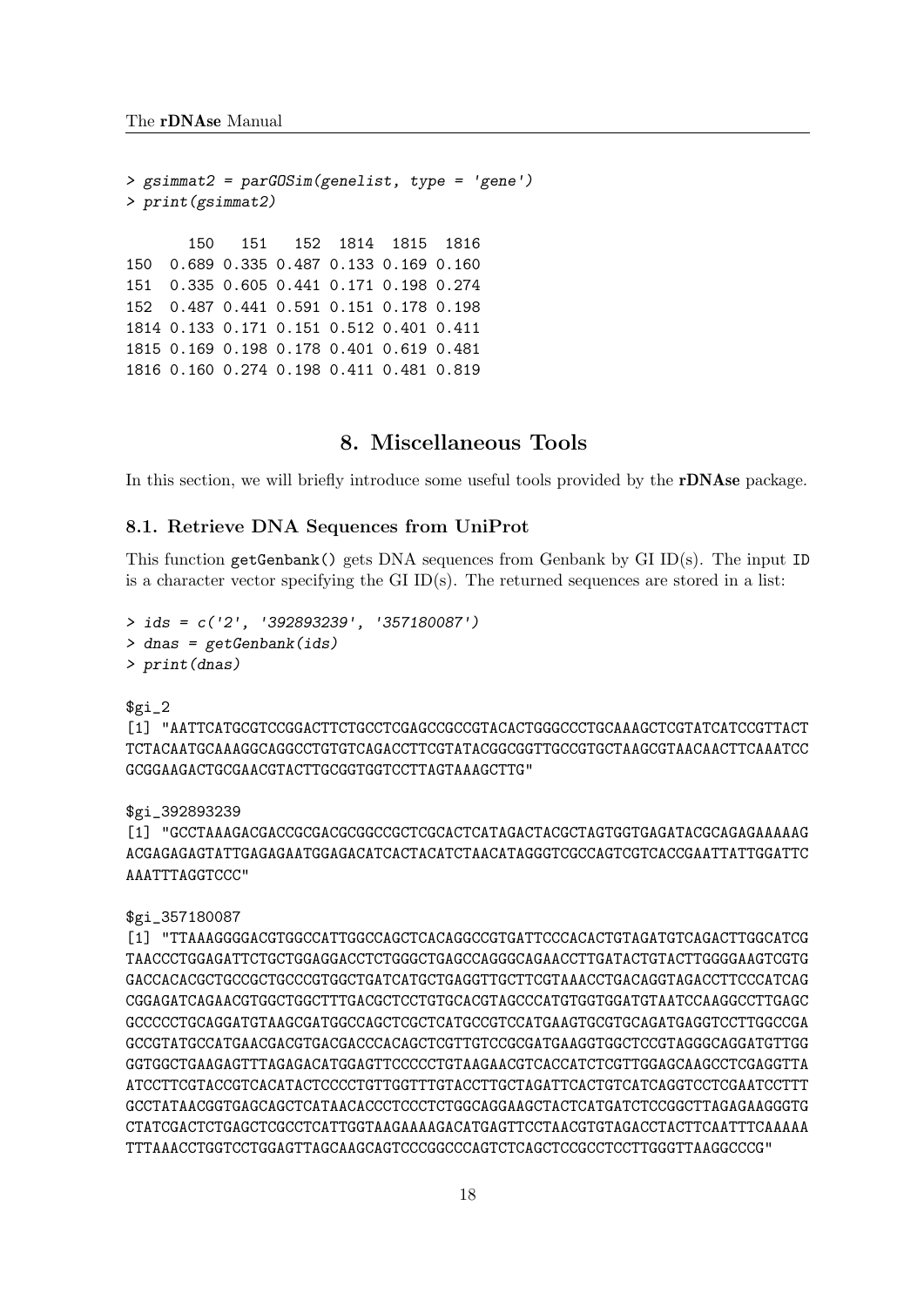### 8.2. Read FASTA Format files

The readFASTA() function provides a convenient way to read DNA sequences stored in FASTA format files. See ?readFASTA for details. The returned sequences are stored in a named list, whose components are named with the DNA sequences' names.

### 8.3. Sanity Check of the Deoxyribonucleic Acid Types

The dnacheck() function checks if the DNA sequence's deoxyribonucleic acids types are in the 4 default types, which returns a TRUE if all the deoxyribonucleic acids in the sequence belongs to the 4 default types:

```
x = readFASTA(system.file('dnaseq/hs.fasta', package = 'rDNAse'))[[1]]
# A real sequence
dnacheck(x)
## [1] TRUE
# An artificial sequence
dnacheck(paste(x, 'Z', sep = ''))
## [1] FALSE
```
### 9. Summary

<span id="page-20-0"></span>The summary of the descriptors in the rDNAse package is listed in table [1.](#page-20-1)

| Descriptor Group                   | Descriptor Name                          | Descriptor Dimension | <b>Function Name</b> |
|------------------------------------|------------------------------------------|----------------------|----------------------|
| Nucleic acid composition           | Basic kmer                               | 16 <sup>1</sup>      | kmer()               |
|                                    | Reverse compliment kmer                  | $10^{1}$             | kmer()               |
|                                    | Increment of diversity                   | $12^{2}$             | make_idkmer_vec()    |
| Autocorrelation                    | Dinucleotide-based auto covariance       | $4^3$                | extpAC()             |
|                                    | Dinucleotide-based cross covariance      | $4^3$                | $ext{DCC}()$         |
|                                    | Dinucleotide-based auto-cross covariance | $8^3$                | extpACC()            |
|                                    | Trinucleotide-based auto covariance      | $4^3$                | extrTAC()            |
|                                    | Trinucleotide-based cross covariance     | $4^3$                | extrTCC()            |
|                                    | Trinucleotide-based auto-cross covari-   | $8^3$                | extrRCC()            |
|                                    | ance                                     |                      |                      |
| Pseudo nucleotide compo-<br>sition | Pseudo dinucleotide composition          | $19^4$               | extPseDNC()          |
|                                    | Pseudo k-tupler nucleotide composition   | $65^5$               | extrPseKNC()         |
| Similarity calculation             | Sequence alignment                       |                      | parSeqSim()          |
|                                    | GO semantic similarity measures          |                      | parGOSim()           |

<span id="page-20-1"></span>Table 1: List of commonly used descriptors in rDNAse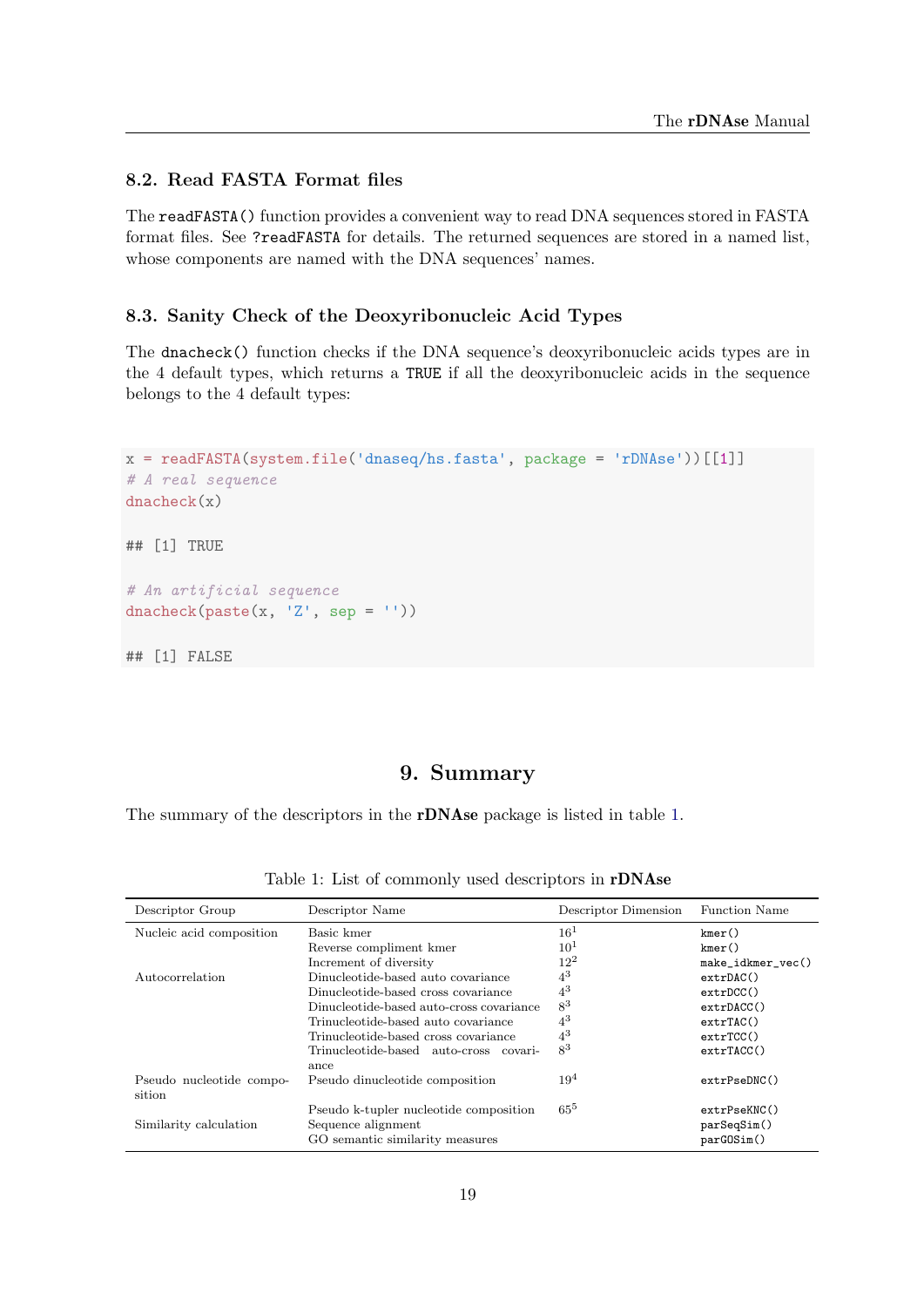The summary of the names of the 38 physicochemical indices for dinucleotides. in the rDNAse package is listed in table [2.](#page-21-0)

| Base stacking                   | DNA induced deformability   | <b>B-DNA</b> twist              |
|---------------------------------|-----------------------------|---------------------------------|
| Propeller twist                 | Propeller twist             | Duplex stability: (free energy) |
| DNA denaturation                | Bending stiffness           | DNA DNA twist                   |
| Aida_BA_transition              | $Breslauer_dG$              | Breslauer_dH                    |
| Electron_interaction            | Hartman_trans_free_energy   | Helix-Coil_transition           |
| $Lisser\_BZ\_transition$        | Polar interaction           | SantaLucia_dG                   |
| $\operatorname{SantaLucia\_dS}$ | Sarai_flexibility           | Stability                       |
| $Sugimoto\_dG$                  | Sugimoto_dH                 | Sugimoto_dS                     |
| Duplex tability (disruptenergy) | Stabilising energy of Z-DNA | Breslauer_dS                    |
| Ivanov_BA_transition            | $SantaLucia_dH$             | Stacking_energy                 |
| Watson-Crick_interaction        | Dinucleotide GC Content     | Twist                           |
| Tilt                            | Roll                        | Shift                           |
| Slide                           | Rose                        |                                 |
|                                 |                             |                                 |

<span id="page-21-0"></span>Table 2: The names of the 38 physicochemical indices for dinucleotides

The summary of the names of the 12 physicochemical indices for trinucleotides. in the rDNAse package is listed in table [3.](#page-21-1)

<span id="page-21-1"></span>Table 3: The names of the 12 physicochemical indices for trinucleotides.

| Bendability (DNAse)    | Bendability (consensus) | Trinucleotide GC Content |
|------------------------|-------------------------|--------------------------|
| Consensus_roll         | Consensus-Rigid         | Dnase I                  |
| MW-Daltons             | $MW$ -kg                | Nucleosome               |
| Nucleosome positioning | Dnase I-Rigid           | Nucleosome-Rigid         |

The summary of the names of the 6 physicochemical indices for dinucleotides. in the **rDNAse** package is listed in table [4.](#page-21-2)

<span id="page-21-2"></span>

| Table 4: The names of the 6 physicochemical indices for dinucleotides. |  |  |
|------------------------------------------------------------------------|--|--|
|                                                                        |  |  |

| $\mathbf{u}$<br>`wist | m.<br>Tilt   | Roll |
|-----------------------|--------------|------|
| Shift                 | <b>Slide</b> | Rise |

In this manual, we discussed the functions of the **rDNAse** package, which is trying to offer a comprehensive and unique toolkit for DNA sequence descriptor calculation and similarity computation.

### Acknowledgments

This work is financially supported by the National key basic research program (2015CB910700), the National Natural Science Foundation of China (Grants No. 81402853), grants from the

<sup>&</sup>lt;sup>1</sup>The number depends on the choice of the k value of kmer. The default is  $k = 2$ .

<sup>&</sup>lt;sup>2</sup>The number depends on the choice of the k value of kmer. The default is  $k = 6$ .

<sup>&</sup>lt;sup>3</sup>The number depends on the maximum value of lag. By default lag = 2. And the number of the physicochemical indices, By default the length of  $index = 2$ .

<sup>&</sup>lt;sup>4</sup>The number depends on the maximum value of lambda. By default lambda = 3.

 $5$ The number depends on the maximum value of lambda. By default lambda = 1.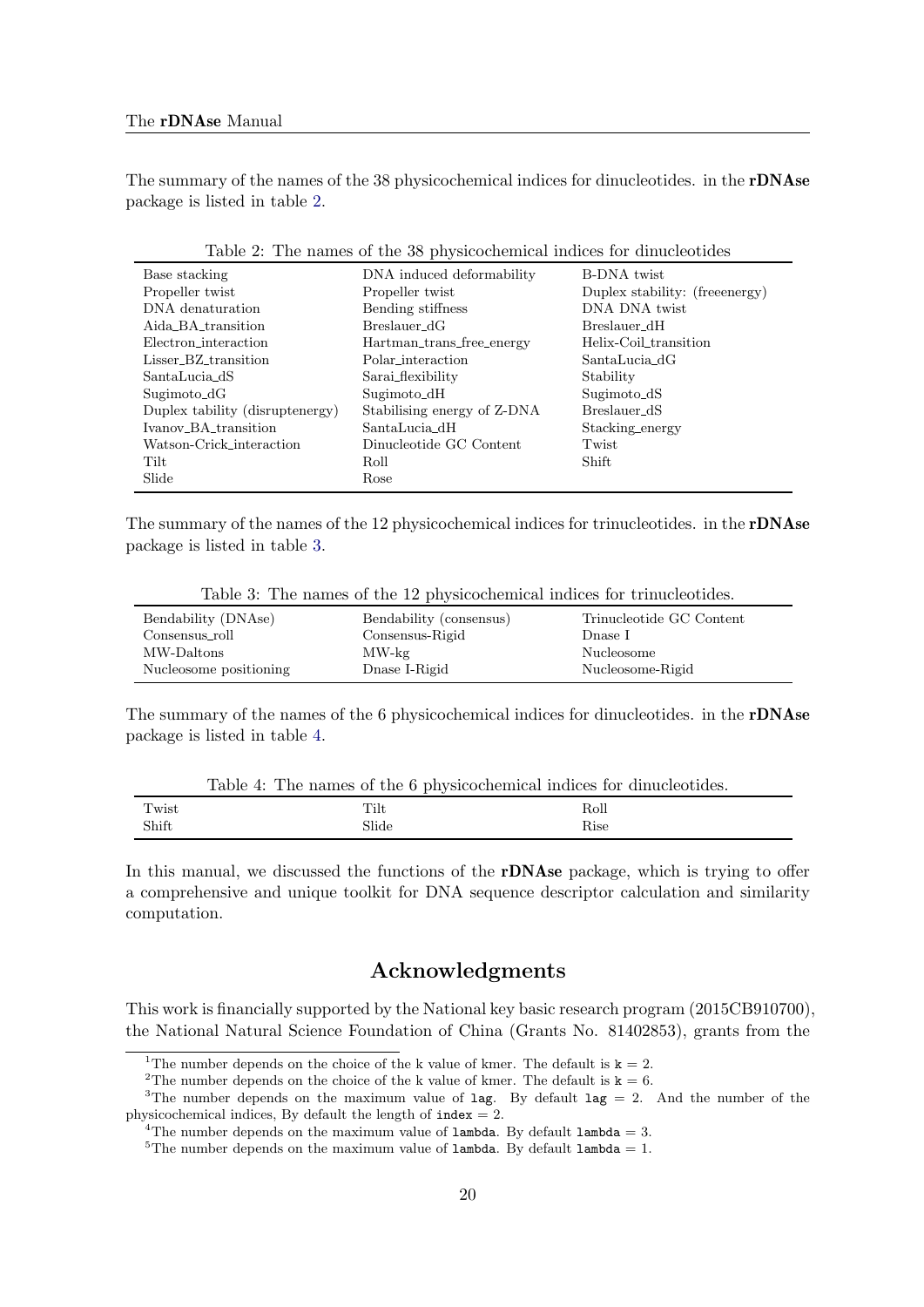Project of Innovation-driven Plan in Central South University, and the Postdoctoral Science Foundation of Central South University, the Chinese Postdoctoral Science Foundation (2014T70794, 2014M562142). The studies meet with the approval of the university's review board.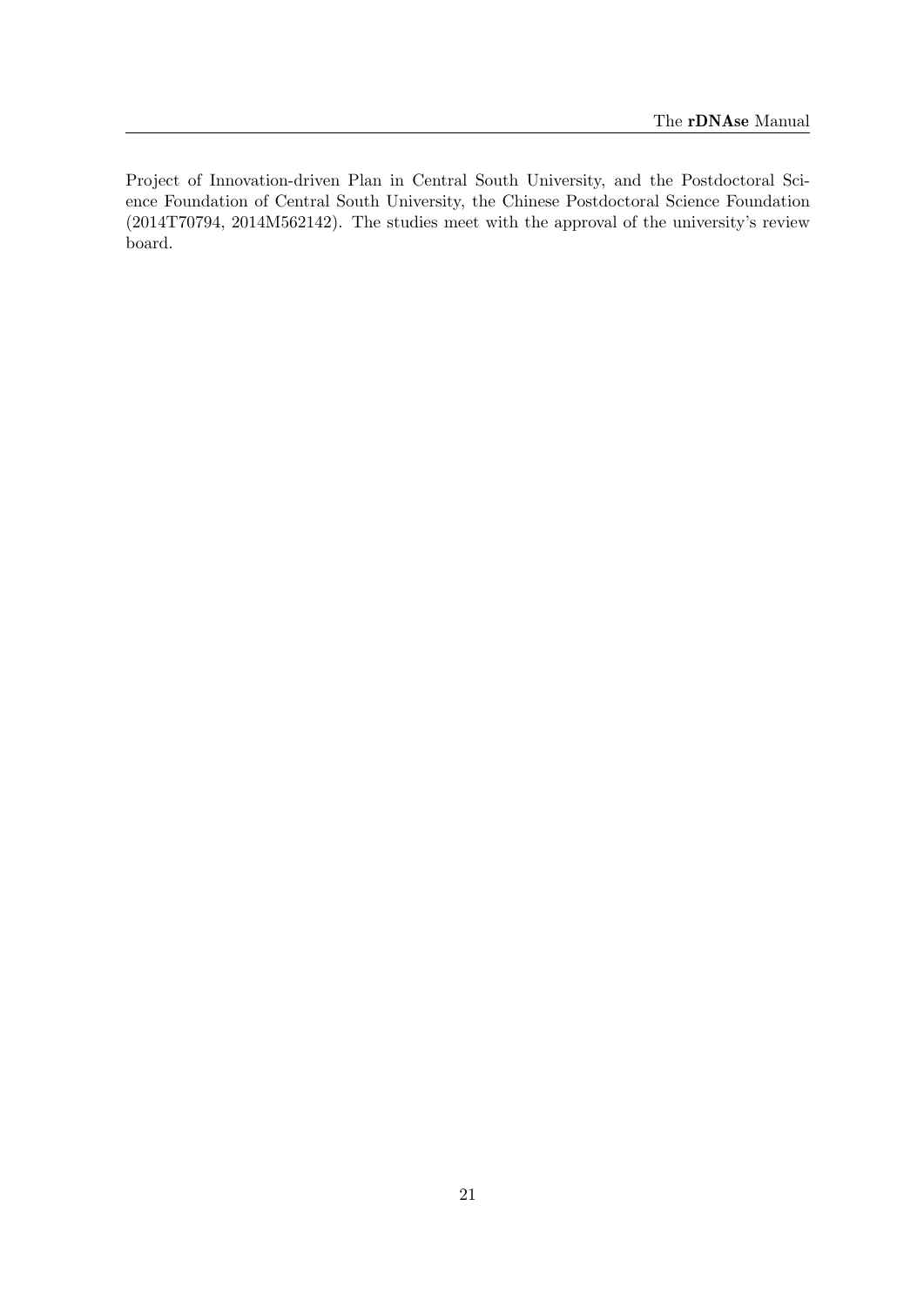# References

- <span id="page-23-8"></span>Chen W, Feng PM, Lin H, Chou KC (2013). "iRSpot-PseDNC: identify recombination spots with pseudo dinucleotide composition." Nucleic acids research, p. gks1450.
- Chen W, Lei TY, Jin DC, Lin H, Chou KC (2014). "PseKNC: a flexible web server for generating pseudo K-tuple nucleotide composition." Analytical biochemistry, 456, 53–60.
- <span id="page-23-5"></span>Chen W, Luo L, Zhang L (2010). "The organization of nucleosomes around splice sites." Nucleic acids research, 38(9), 2788–2798.
- <span id="page-23-7"></span>Dong Q, Zhou S, Guan J (2009). "A new taxonomy-based protein fold recognition approach based on autocross-covariance transformation." Bioinformatics, 25(20), 2655–2662.
- <span id="page-23-9"></span>Guo SH, Deng EZ, Xu LQ, Ding H, Lin H, Chen W, Chou KC (2014). "iNuc-PseKNC: a sequence-based predictor for predicting nucleosome positioning in genomes with pseudo k-tuple nucleotide composition." Bioinformatics, p. btu083.
- <span id="page-23-2"></span>Gupta S, Dennis J, Thurman RE, Kingston R, Stamatoyannopoulos JA, Noble WS (2008). "Predicting human nucleosome occupancy from primary sequence." PLoS Comput Biol, 4(8), e1000134.
- <span id="page-23-1"></span>Lee D, Karchin R, Beer MA (2011). "Discriminative prediction of mammalian enhancers from DNA sequence." Genome research, 21(12), 2167–2180.
- <span id="page-23-6"></span>Liu G, Liu J, Cui X, Cai L (2012). "Sequence-dependent prediction of recombination hotspots in Saccharomyces cerevisiae." Journal of theoretical biology, 293, 49–54.
- <span id="page-23-4"></span>Lu J, Luo L (2008). "Prediction for human transcription start site using diversity measure with quadratic discriminant." *Bioinformation*, 2(7), 316–321.
- <span id="page-23-0"></span>Noble WS, Kuehn S, Thurman R, Yu M, Stamatoyannopoulos J (2005). "Predicting the in vivo signature of human gene regulatory sequences." Bioinformatics, 21(suppl 1), i338–i343.
- <span id="page-23-3"></span>Zhang L, Luo L (2003). "Splice site prediction with quadratic discriminant analysis using diversity measure." Nucleic Acids Research, 31(21), 6214–6220.

#### Affiliation:

Min-feng Zhu the third xiangya hospital School of Pharmaceutical Sciences Central South University Changsha, Hunan, P. R. China E-mail: [wind2zhu@163.com](mailto:wind2zhu@163.com)